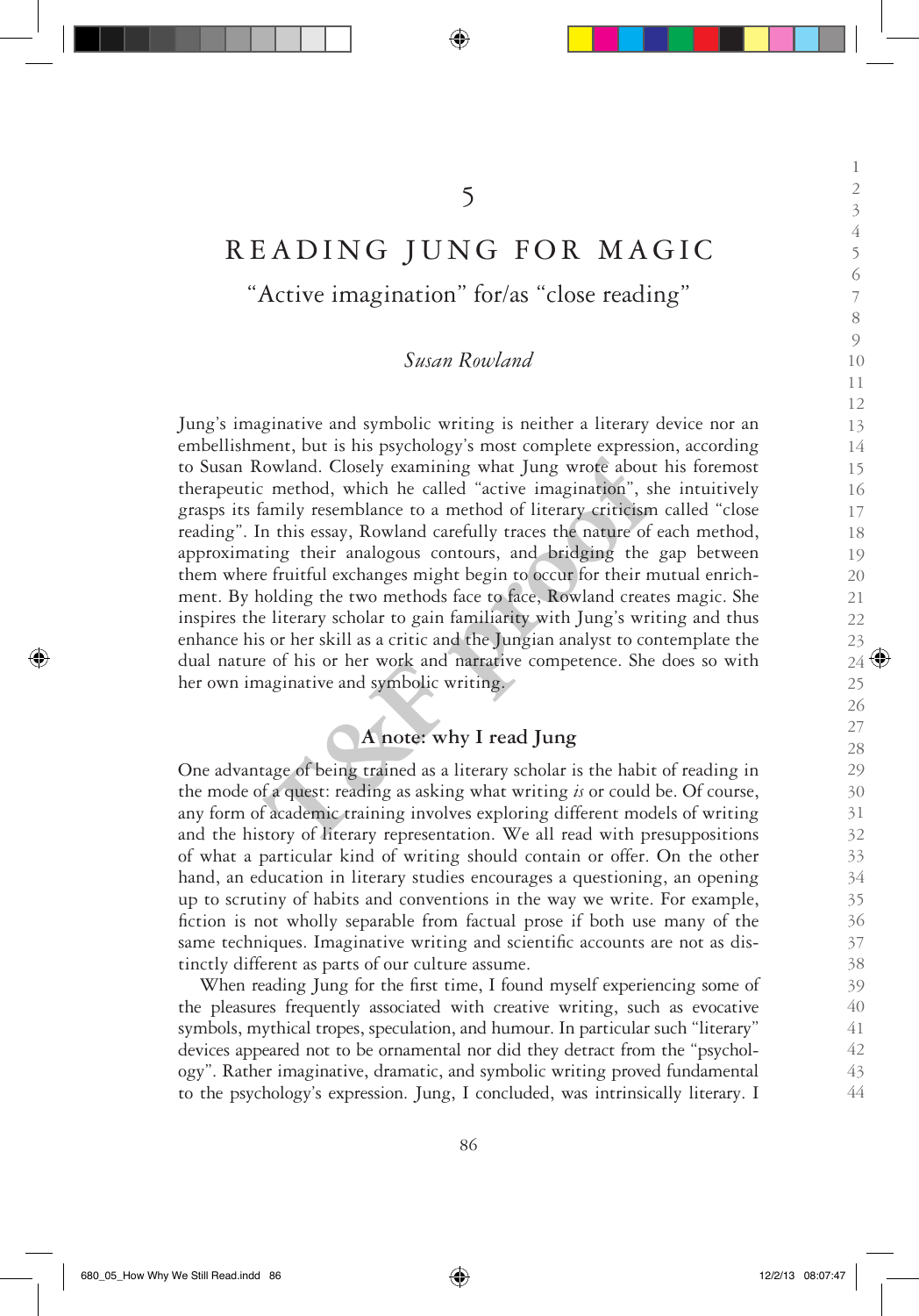began to recognize that not only was his writing especially suitable to literary analysis, but also it *belonged* to literary categories. Above all, I saw that Jung's writing was responsive to reading as quest because it was writing *as* quest. Jung's work belonged to post-Romantic literature, when writing stopped being valued for its strict adherence to past models. Romantic works do not obey rules. Rather, Romantic writing is in search of the rules and theories by which it might be comprehended.

Here is writing that fulfils Romanticism's radical agenda. It proffers a psychic revolution that undoes the dominant conventions that have calcified psyche and society. Jung's writing frees the reader's psyche from too narrow notions of rational truth. It does so by seeking knowledge as a quest for its rules rather than an enactment of them.

 $)$  $\overline{a}$  $\overline{a}$  $\frac{1}{2}$  $\mathfrak{t}$  $\frac{1}{2}$  $\frac{1}{2}$ 17 8  $)$  $)$  $\overline{a}$  $\overline{2}$  $\frac{2}{3}$  $\mathfrak{t}$ 5  $\tilde{1}$ 27 <sup>2</sup>  $)$  $)$  $\overline{a}$  $\overline{2}$  $\frac{3}{2}$  $\mathfrak{f}$ 5  $\tilde{1}$ 37 38  $)$  $)$  $\overline{a}$  $\overline{2}$  $\frac{1}{2}$  $\mathfrak{f}$ 

To me, Jung's writing is also a quest for meaning – a quest that embraces fictional, poetic, mythic, rhetorical, logical, and empirical strategies. Part of its quest nature is to address and unravel distinctions between science and art. Reading Jung is to engage the *whole* psyche since much of the so-called literary qualities invoke the "other", those parts of ourselves that modernity has sited/cited beyond the ego along our developmental path. For Jung's writing is historically acute. Not only does it map the hardened ego of post-Enlightenment definitions of reason, but also it seeks to overcome that very ego's too rigid boundaries. Jung's writing is literature that incorporates the reader's psyche, remaking the structures of the soul within modernity. It is for these reasons that my reading of Jung has never been concerned with issues of translation. While the study of "original" manuscripts is a fine and legitimate act of scholarship, it is nevertheless built on an ideal of knowledge as something that is ultimately fixed, pure, and knowable. If the essays that make up *The Collected Works*, Volume 12, were originally written in German, then some consider that a study of the translation and the related search for Jung's original manuscript will produce a *truer* text than the English version. Although such scholarly research is undeniably valuable as a contribution to a larger picture consisting of different kinds of knowing, its epistemological basis in translation is partial. Such a pursuit of a creation myth of truth from the first manuscript presupposes that writing is meaningful only insofar as it can be related to the embodied presence of an author. "Original" writing is supposedly sealed hermetically and possessed of full and rational meaning, *and that is all that can be construed as knowledge.* any sole and the matrix of the matrix of the matrix of the matrix of the matrix of the matrix of the matrix of the matrix of the matrix of the matrix of the matrix of the matrix of the matrix of the matrix of the matrix of

I suggest that if we read Jung as a challenge to the divisions between literature and science, the search for an original version or Jung's pure and knowable intentions (as author) is unnecessary. It misreads the radical possibilities of his writing. I do not want to read Jung for what the rationalized ego of the once living man might have meant, for this goal in all its fantasy of completeness is not realizable given the complexity of authorship and revisions, let alone the mixture of conscious and unconscious functions within the writer. My proposal is to read Jung for what the non-ego qualities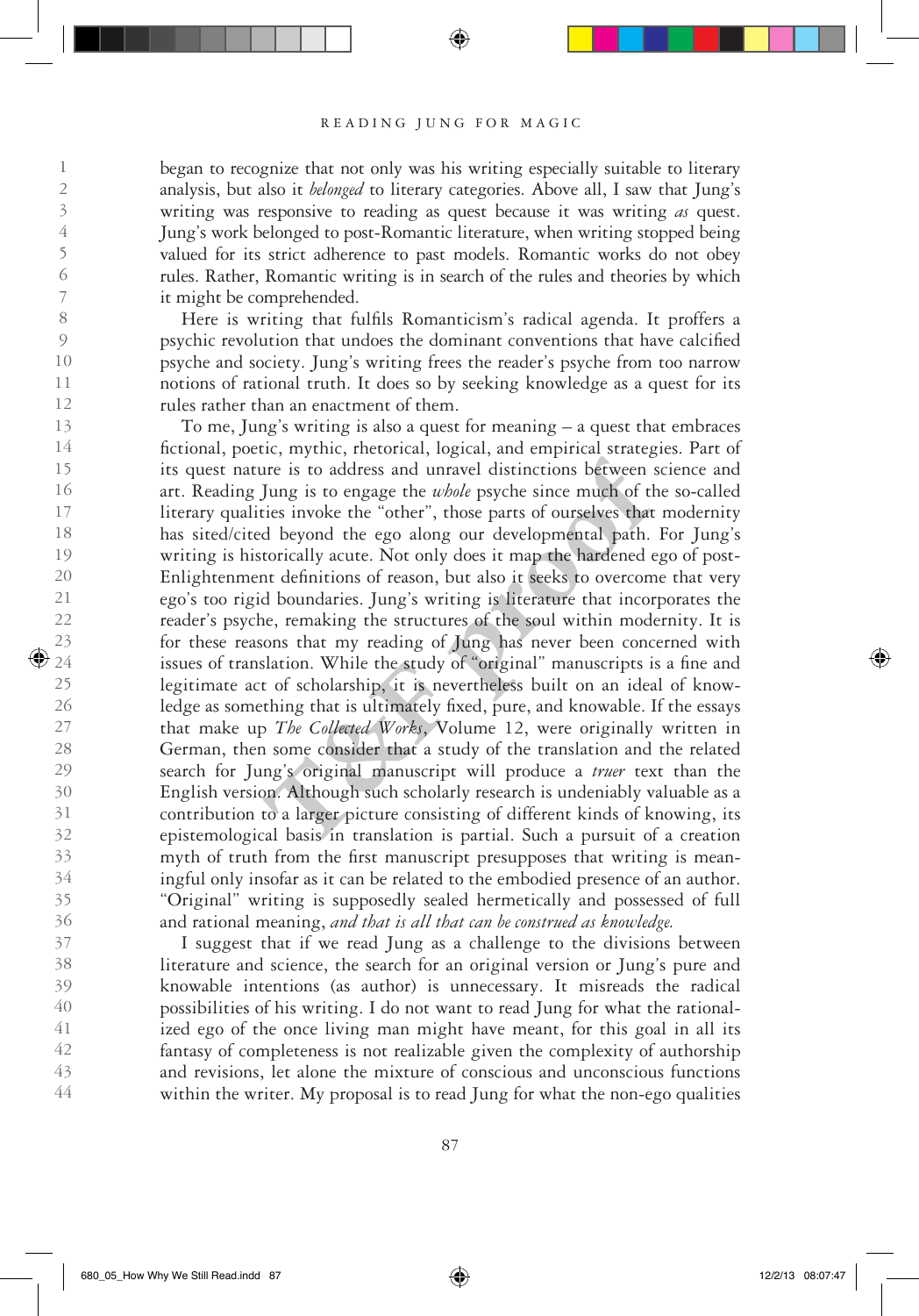of the writing might offer us *now.* What multiple possibilities might be discovered by the living psyche of the twenty-first-century reader in the enigmatic qualities of Jung's texts?

 In short, I want to read Jung as a quest to fertilize and sow the contemporary imagination. His words are seeds that blossom in readers today and in the unimaginable future. In such a spirit the following essay is my attempt to explore and develop the fecundity of Jung as a writer.

#### **Introduction**

In this essay, I want to pivot the topic of C. G. Jung and "reading" into a bold argument about the evolution of academic disciplines (and later about evolution itself). Relatively recent forms of academic study, such as psychology, were constructed by dividing a heritage along lines of "respectable" proto-scientific ideas versus esoteric practices better forgotten and darkened. After all, how we read Jung and why concerns not just reading *The Collected Works of C. G. Jung*, but also how such work might affect reading texts of all kinds. The act of reading might be defined as interpreting words and other signifying material such as dream images. This definition opens up large spheres of knowledge: hermeneutics; the study of imaginative literature; and, in pre-Enlightenment eras, reading arts such as alchemy and magic.

 My core proposition is that Jung proposed a method of working with unconscious images – "active imagination", he called it – that was simultaneously an act of liberation and repression. Comparing active imagination with its historical parallel from the discipline of vernacular literary studies, "close reading" makes visible its structure of reduction and expansion. As offered by Jung, active imagination represses its nature as an art, while proposing an expansion of reading sorely needed by literary studies. In turn, an examination of close reading and its antecedents reveals a structurally similar *and opposite* repression, that of the creative psyche, while expanding the role of reading as an art of *making*. In this way, Jung's psychology and literary studies may re-form each other to show both active imagination and close reading as acts of magic for the twenty-first century. from<br>the first of the main consideration of the two stress of the consideration<br>of the first density and the strengthenium of the main consideration of<br>the strength of the main consideration. How why implication the trans

We begin by recognizing that positing an unconscious subverts conventional assumptions about reading. Words and images are not unproblematically paired with "meaning" if a part of the psyche resists conscious control. Therefore, Jung devised active imagination to "read" images generated primarily by the unconscious as symbols. Suggestively, active imagination arises contemporaneously with another development of reading from another recently founded academic discipline. Because literature was traditionally a staple of universities, albeit in Latin and Greek, the newness of literary studies or "English" as a degree in higher education has often been overlooked. However, literary studies, a degree subject invented in the late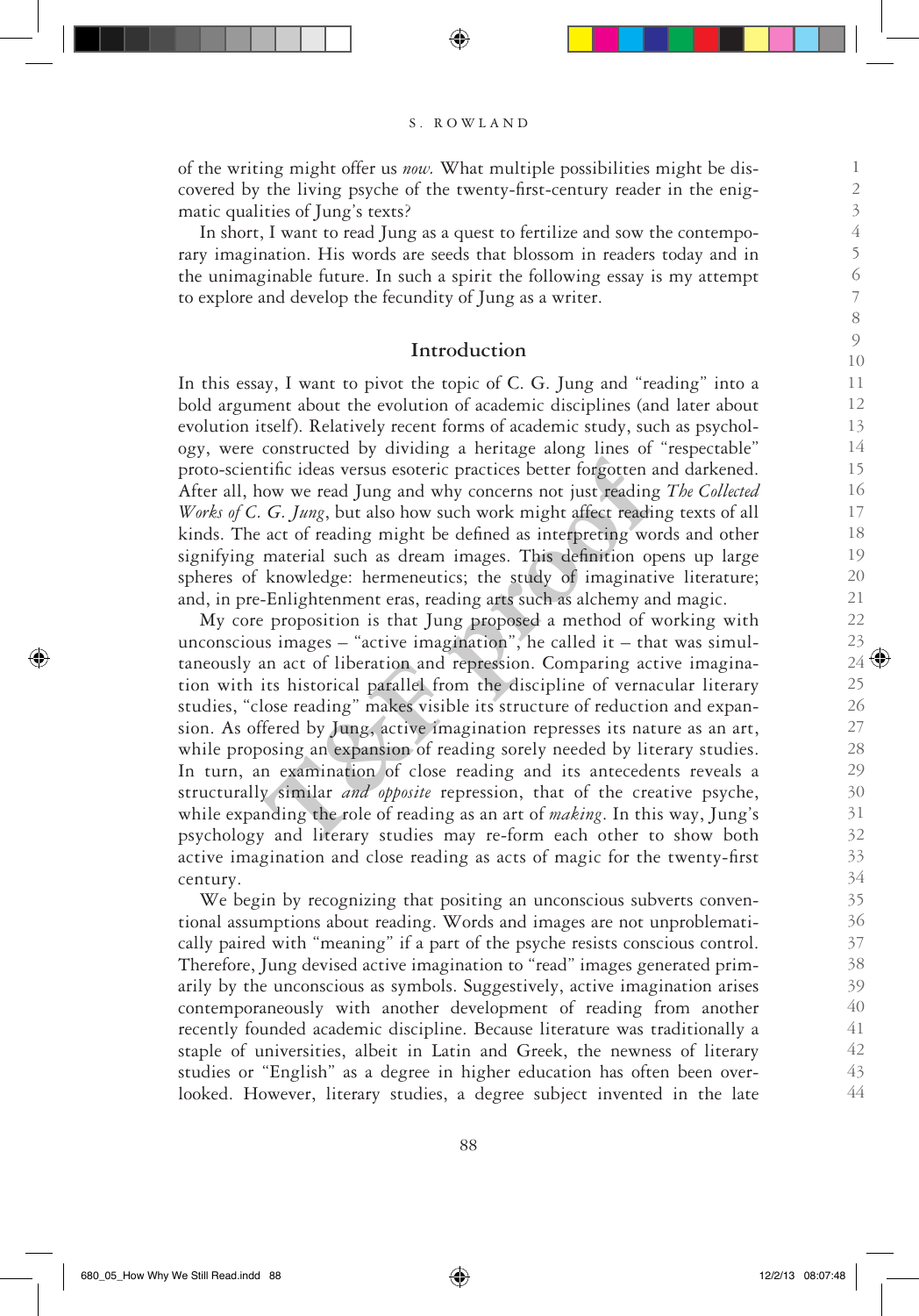1890s, differs radically from the classics in constructing *vernacular* literature as a basis for knowledge. My essay argues that Jung's method of subjecting unconsciously generated symbols to the process of active imagination has a deep historical relationship with literary studies and its originating research method, known today as *close reading.*

By examining the roots of close reading and active imagination in hermeneutics, Renaissance philosophy, and magic, I explore how Jung re-oriented the reading of symbols in the service of cultural transformation. Furthermore, I show that this cross-disciplinary comparison allows active imagination to be reimagined as a *skill to be practised*. In effect, I am suggesting that active imagination be regarded as magic, for it becomes an imaginative reweaving into the body of the earth.

#### **Wild and (un)disciplined**

For centuries, literary scholarship meant the examination of classical texts and their languages. By the close of the nineteenth century, emancipatory pressures generated the need to open the universities to new categories of students, such as women and lower-class men. They were admitted with accompanying anxiety about their fitness for such robust study as the classics. Therefore, as a compromise, a new degree of literary studies was invented using the students' own language and literary history.<sup>1</sup>

Both the psychology of the unconscious, known here as *depth psychology*, and literary studies began in a previously neglected wilderness, which they set about "disciplining" as quickly as possible. Depth psychology began to listen to feminine voices in hysteria; literary studies to consider the "feminine" domesticities of native fiction. "Wild writing", is a term taken from the poet Gary Snyder, who argues that language is rooted in the human body and, therefore, "wild" in essence.<sup>2</sup> It becomes "cultivated" by practice, education, and artfulness, and thereby transitions into culture. Human language is here a medial realm by which boundaries of nature and culture are negotiated. Art, in particular the intensities of poetry, may open up its roots in the nature of our biological being shared with other creatures, who themselves have languages we can only dimly appreciate. assession of the method of the method of the method of the method of the method in the method in the method in the method in the method in the method in the method in the method in the method in the method in the method in

Jung becomes important here in the context of his drive for *cultural* as well as *individual* healing. His concern for the psyche in an age of accelerating technological change can be traced back to the literary and philosophical anxieties of late eighteenth-century Romanticism. Here, it is useful to look at Ross Woodman's magnificent study of Romanticism and Jungian psychology, *Sanity, Madness, Transformation: The Psyche in Romanticism*. 3 This work compares literature a century prior to its vernacular "disciplining" to Jung's very similar treatment of the "wild" in writing. Woodman starts revealingly with Jung and Northrop Frye, a literary scholar rooted in the process of making the new discipline.

 $\mathfrak{f}$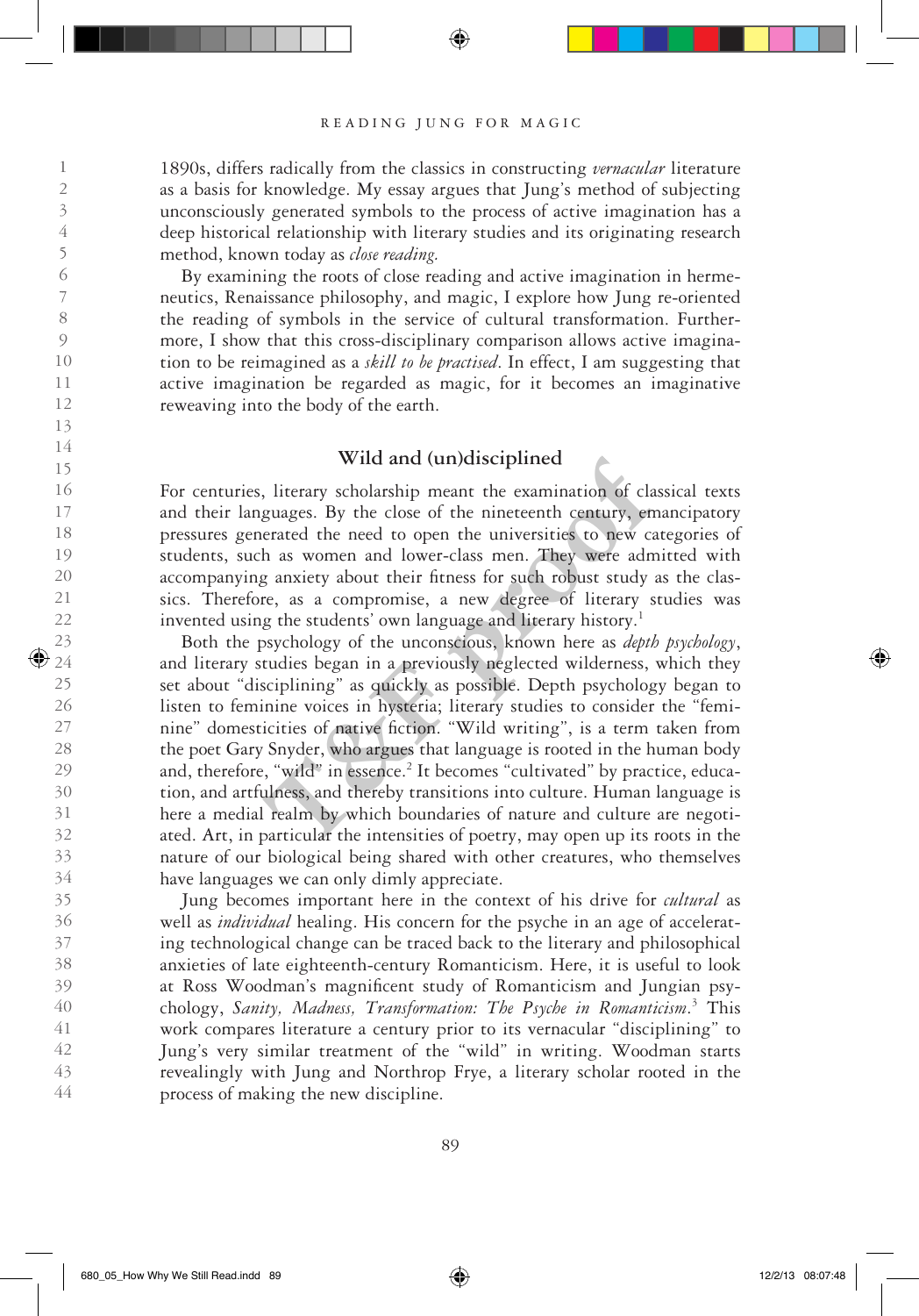Influenced by Jung, Frye was equally fearful of breakdown in the collective psyche. Both Frye and Jung, therefore, adopted the term "archetype" to offer a new understanding of symbols as healing containers of psychic energy. However, there is a crucial difference between Jung and Frye. Although both agreed that the decline of Western Christendom had dangerously weakened social health, the literary critic found alternative sources of the sacred in Romantic poetry, notably that of William Blake. Frye, also like Jung, identified the mythopoetic imagination with the experience of the numinous. Unlike Jung, Frye believed that existing symbols are still communicable to the world. Frye's archetypes are entities, within great literature, that contain "presence", an intensity of meaning that endows the receiver of the symbol with authentic being. Frye identified the presence of the mythopoetic in Romantic literature with the Logos of Christ. He found his new gospel in existing literature. For the state of the state of the state of the state of the state of the state of the state of the state of the state of the state of the state of the state of the state of the state of the state of the state of the state

 I want to consider further Woodman's distinction between Jung and Frye on the symbol and its social function. What is more symptomatic of a fractured psyche than the failure of the great codes in religion and the arts? If they are no longer read in a way that knits the collective together, then society is indeed fragmented.

From Jung's point of view, Frye's notion of the archetype as "the communicable symbol" ignores the historical fact that the symbol is no longer communicable. The unified and integrated symbolic life embodied in the Catholic Church, he argues, has been squandered by, among other things, the Protestantism that replaced it . .. "Only an unparalleled impoverishment of symbolism", he then goes on to explain in *The Archetypes of the Collective Unconscious*, "could enable us to rediscover the gods as psychic factors, that is, as archetypes of the unconscious."4

Woodman makes a vital point that Jung's notion of archetype inheres in humanity through the body's connection to the psyche, whereas, for Frye, it can still be found in the reading of great vernacular literature. "Herein lies the difference between Frye's notion of the archetype and Jung's: whereas Frye locates the archetype in 'the metaphysics of presence,' Jung locates it in the unconscious operations of the human body."5

 In this analysis, Frye invokes literature as a source of the mythopoetic numinous to counter the abyss of unsignifying that is the unconscious. Woodman regards Jung as more realistically offering the human body as repository of archetypal energies of patterning against the abyss. Although I find Woodman's reading of Frye and Jung entirely persuasive, I want to offer two counterarguments as more optimistic responses to Jung's appreciation of the unconscious void.

Woodman's acute sense of both Jung's psychology and Romantic literature as being built upon the absolute void (the absence of signifying in the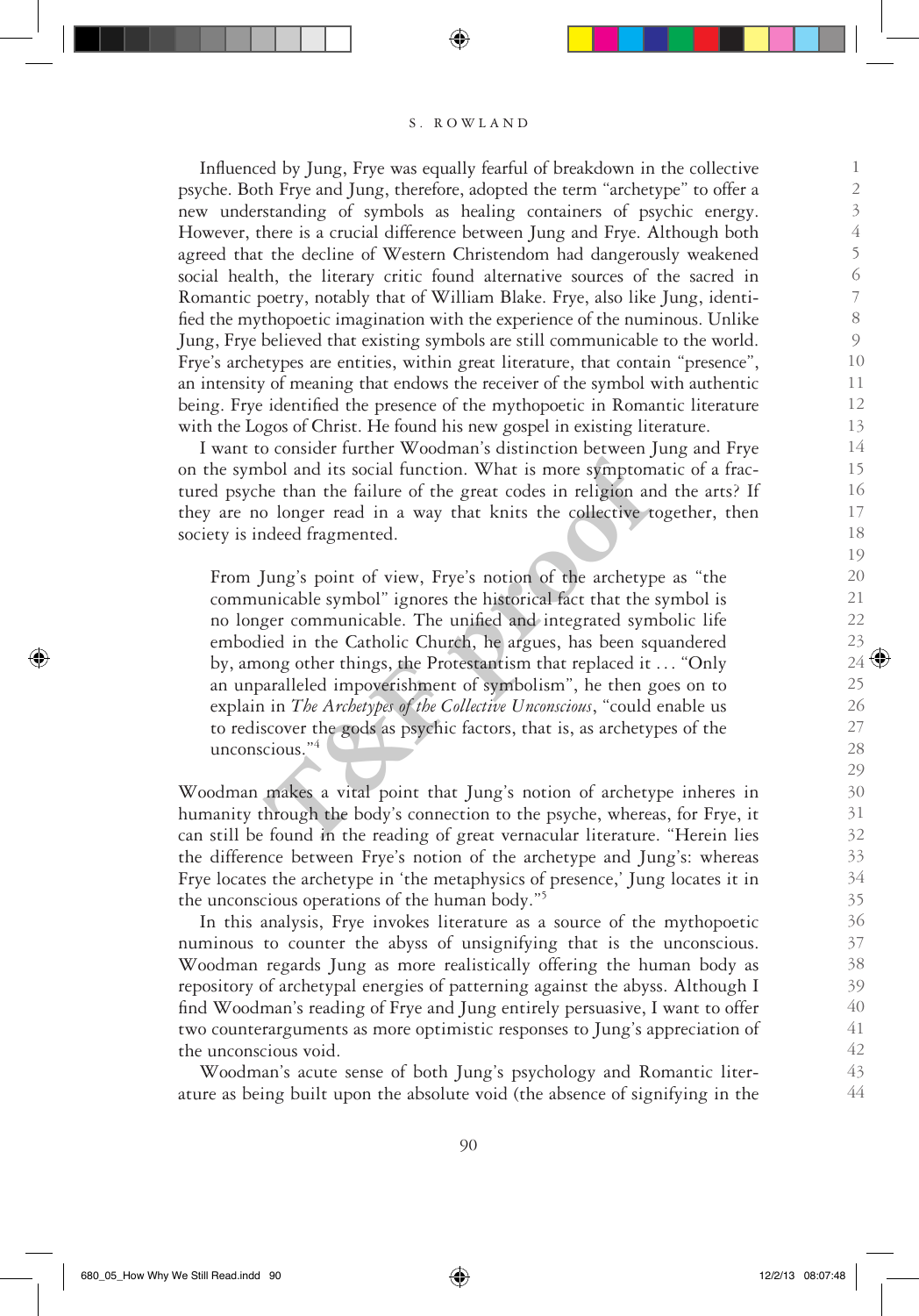unconscious) is powerfully explored through the cultural theory of deconstruction and the work of Jacques Derrida in particular:

Not until my immersion in deconstruction during my final teaching years did I fully confront the depth of the "secret unrest" that ... gnaws at the roots of Romantic being, or recognize in Jung's psychological views of the archetype the way in which Frye's essentially Christian view aesthetically insulated him from the global psychosis that threatened to invade it.<sup>6</sup>

This entirely persuasive portrait of the radically deconstructive nature of Jung's unconscious provides a starting point, I argue, for two countering notions of how this terrifying void has an-other kind of being altogether: first, the role of the unconscious in magic, and second, the imbrication of the human body with nonhuman nature through evolutionary complexity science. Both of these arguments provide major recuperative frameworks for reading symbols *with* the body and nature. Symbols can be viewed as a communicating link between the human body and nature. State and mean the value of the parton in the legel of the state units and proposed in the state of the state and the state and the state of the state and the state of the state and the state of the state and the state an

### **Active imagination and amplification vs. New Criticism and close reading**

Both active imagination and what I have been calling "close reading" are responses, in different disciplinary locations, to the perceived loss of the communicable symbol in culture. It is time to look at just what these different epistemologies, as ways of making and justifying knowledge, entail.

 Of course, Jung does not present active imagination as a theory of reading, but as a way of encouraging the spontaneous growth of images from the unconscious and of using them as a mode of healing. Here, he envisages a number of modes of active imagining in ways that envelop the body as home of the ensouled psyche:

I therefore took up a dream-image or an association of the patient's, and, with this as a point of departure, set him the task of elaborating or developing the theme by giving free rein to his fantasy. This, according to individual taste and talent, could be done in any number of ways, dramatic, dialectic, visual, acoustic, or in the form of dancing, painting, drawing, or modeling.7

When a patient is depressed or overwhelmed by a feeling of dread, he or she is prompted to allow the sheer power trapped in the unconscious to produce an image or to meditate upon a potent dream symbol. By relaxing conscious control, the overwhelming "other" develops the images of its own accord. Either with the analyst or alone, patients can then work on finding a

 $)$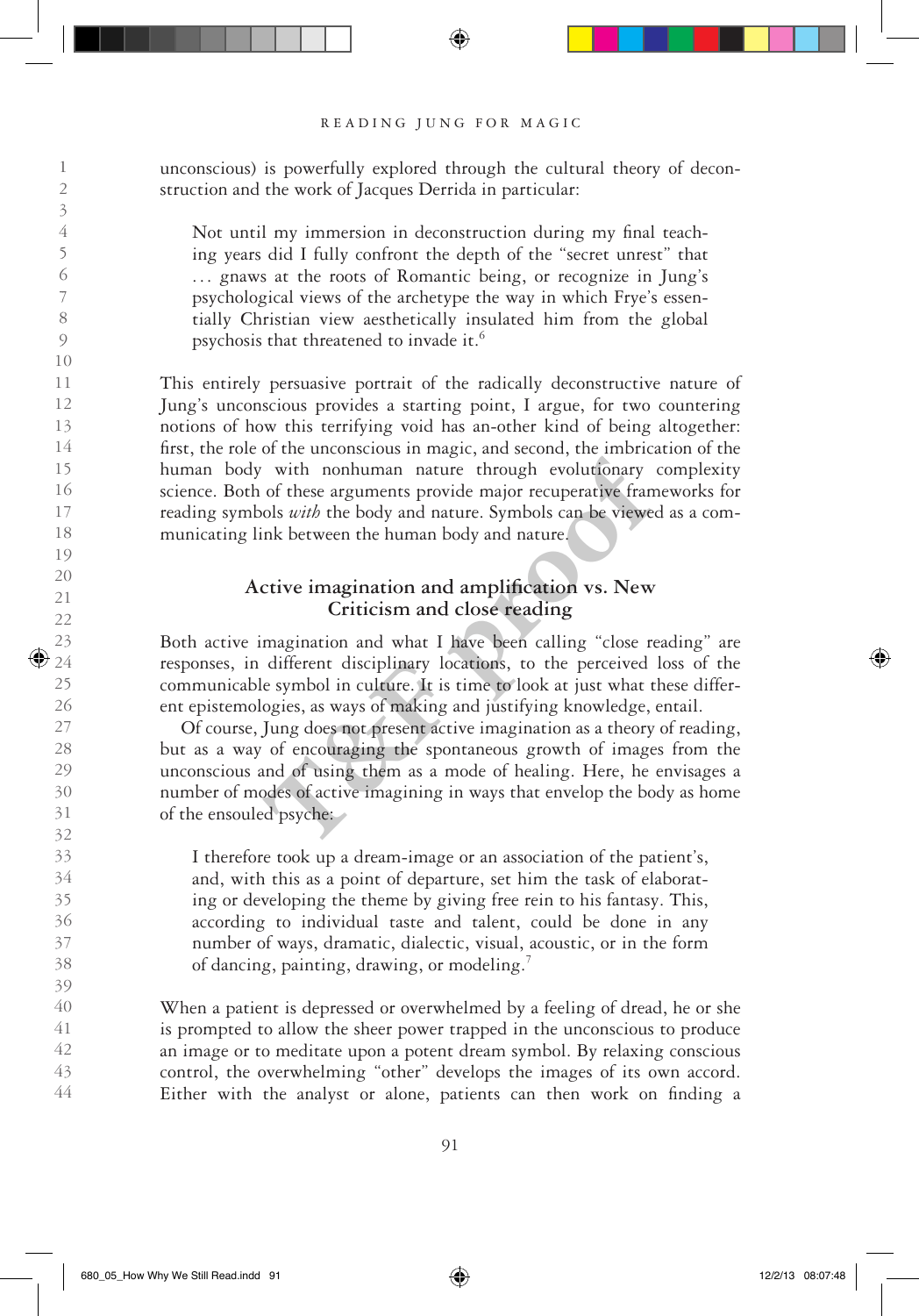rapprochement with this "active", previously alien, part of themselves. Ultimately, the "active" in active imagination encompasses ego as well as the unconscious. In this sense, active imagination is a way to improve and enhance individuation, that healing development of an ever-deeper connection between ego and unconscious archetypal energies. "But active imagination, as the term denotes, means that the images have a life of their own and that the symbolic events develop according to their own logic – that is, of course, if your conscious reason does not interfere."8

 None of this looks like reading in its everyday sense, except for the insistence on beginning by treating the other as *other*. Active imagination is a kind of reading when it insists upon symbolic images being treated as *the text of another*. During the process of integrating these symbols into ego consciousness (individuation), it may cease to be seen as a kind of reading. In fact, though, active imagination remains allied to reading if its resemblance to depth psychology's nonidentical twin, literary studies, is pursued.

 Contemporary to Jung in the early twentieth century and out of the developing field of literary studies there arose another response to the loss of the communicable symbol, a literary theory known as New Criticism (*c*.1900–60). The New Critics pioneered the method known as *close reading* (sometimes called *practical criticism*), a practice still indigenous to literary studies today and, therefore, greatly influencing the teaching of literature in schools and colleges throughout the anglophone world. I suggest that recognizing the resemblance of close reading to active imagination will augment both depth psychology and literary studies.

"New Criticism" is a theoretical label applied to American and British scholars with a range of attitudes to vernacular literary study including, in Britain, I. A. Richards, F. R. Leavis, and the poet, T. S. Eliot; and, in the United States, J. C. Ransom, Cleanth Brooks, and W. K. Wimsatt.<sup>9</sup> What linked those theorists was the belief that a work of literature forms an organic and semantic whole that transcends its origins either in an author or a historical context. To the New Critics, a literary text needs nothing outside of itself. It is autonomous as to its meaning. New Critics are, by default, liberal humanists because they argue that a literary work can speak to an attentive reader in any historical setting by reason of its *communicative* ability to a common human essence. What holds potential conflicts of meaning in a work together is the power of symbols operating as verbal icons. macro. The also the matrix of the matrix of the matrix of the matrix of the matrix of the matrix of the matrix of the matrix of the matrix of the matrix of the matrix of the matrix of the matrix of the matrix of the matrix

While faith in the symbol to *transcend* conflicts of meaning in the text is seductively close to Jung's notion of a psychic symbol possessing a transcendent function, the New Critics unhelpfully disowned psychology altogether. They dismissed the psyche of the author *and reader* in interpreting a work of literary merit. It is not their approach to the reader that brings them to depth psychology, but to the *act of reading* that so resembles active imagination. In effect, the New Critics endorsed active imagination technically, yet not ontologically (philosophically). For in order to restrain a literary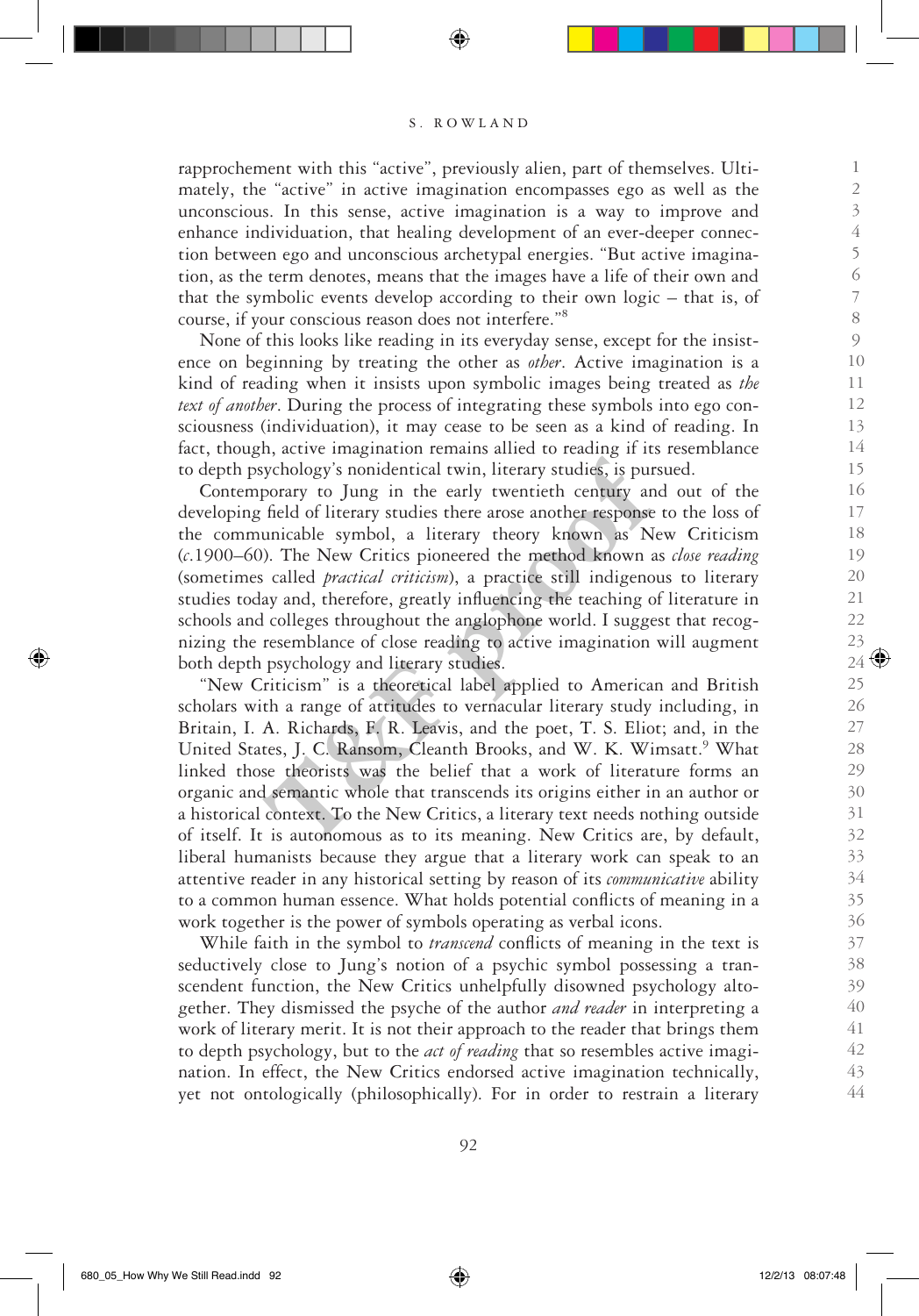work from spilling its meaning or its historical and cultural considerations into the reader's conscious mind, (all anathema to New Critics), "close reading" was developed as a way of *othering* the text. Close reading is a *perverse* counterintuitive practice. It involves focusing on words and phrases, their sounds and shapes on the page, to thus invoke their almost infinite possibilities to spark interpretations. For close reading, everyone's interpretation of a particular text is unique.

Here, I want to offer a perverse argument. For despite these literary theorists disavowal of psychology and, in particular, the psychology of the unconscious, I suggest that, nevertheless, a secret kinship exists between New Criticism and Jungian depth psychology. The incestuous closeness between close reading and active imagination inheres in their disciplinary "cousinship" and, as I will show later, in common ancestry. For now I want to focus on a possible link between close reading and active imagination, beyond and despite the New Critics' insistence on ignoring the reading psyche. In particular, I argue for a link between close reading as a literary technique (once New Criticism's theoretical orthodoxies have been left behind) and active imagination plus amplification as a psychological method. The New Critics invented close reading, but the practice survived their dominance of the academy.

 $)$  $\overline{a}$  $\overline{a}$  $\frac{1}{2}$  $\mathfrak{t}$  $\frac{1}{2}$  $\frac{1}{2}$ 17  $\overline{\mathbf{S}}$  $)$  $)$  $\overline{a}$  $\overline{2}$  $\frac{2}{3}$  $\mathfrak{t}$ 5  $\tilde{1}$ 27 <sup>2</sup>  $)$  $)$  $\overline{a}$  $\overline{2}$  $\frac{3}{2}$  $\mathfrak{f}$ 5  $\tilde{1}$ 37 38  $)$  $)$  $\overline{a}$  $\overline{2}$  $\frac{1}{2}$  $\mathfrak{f}$ 

 Even as new theories emerged to leave their mark upon the junior discipline of literary studies, the perverse "closeness" of the New Critics' reading has survived, although severed from New Critical doctrine and modified by all subsequent literary theories such as Freudian psychoanalysis, feminism, Marxism, structuralism, cultural materialism, Queer Theory, poststructuralism, postmodernism, postcolonialism, ecocriticism, and so on. Because close reading gives *the words on the page themselves* the authorizing power for interpretation, it remains a valued research method, supporting various epistemological diversities. Close reading frames words (and their grammatical constructs) into images that must be regarded as autonomous in constructing meaning. Considerations of the author's "intention" or the reader's "preference" are illegitimate. Like active imagination, close reading construes the words (of literature and whole literary works) as images with their own signifying strategies, independent of their "location" in culture and history or in any one psyche. As a result, close reading endows the words of literature with the highest creative potency, so expanding almost infinitely their potentials for interpretation. After New Criticism, later theories retained this original source of creative energy in literary interpretation, only changing the parameters of close reading to give permission to follow the signifying of the text beyond its boundaries. For the later theories, the literature-as-potent-imagethrough-close reading was enabled to *add* meaning to cultural topics of power, identity, politics, history, sexuality, and so on. not note was becomes so some of the material reader than the material counterparticle and the material reading the material reading the material reader of the material reader in the material properties and shows the materi

 In effect, close reading as practised today unwittingly has added Jung's method of cultural *amplification* of the symbol to its active imagination-like

93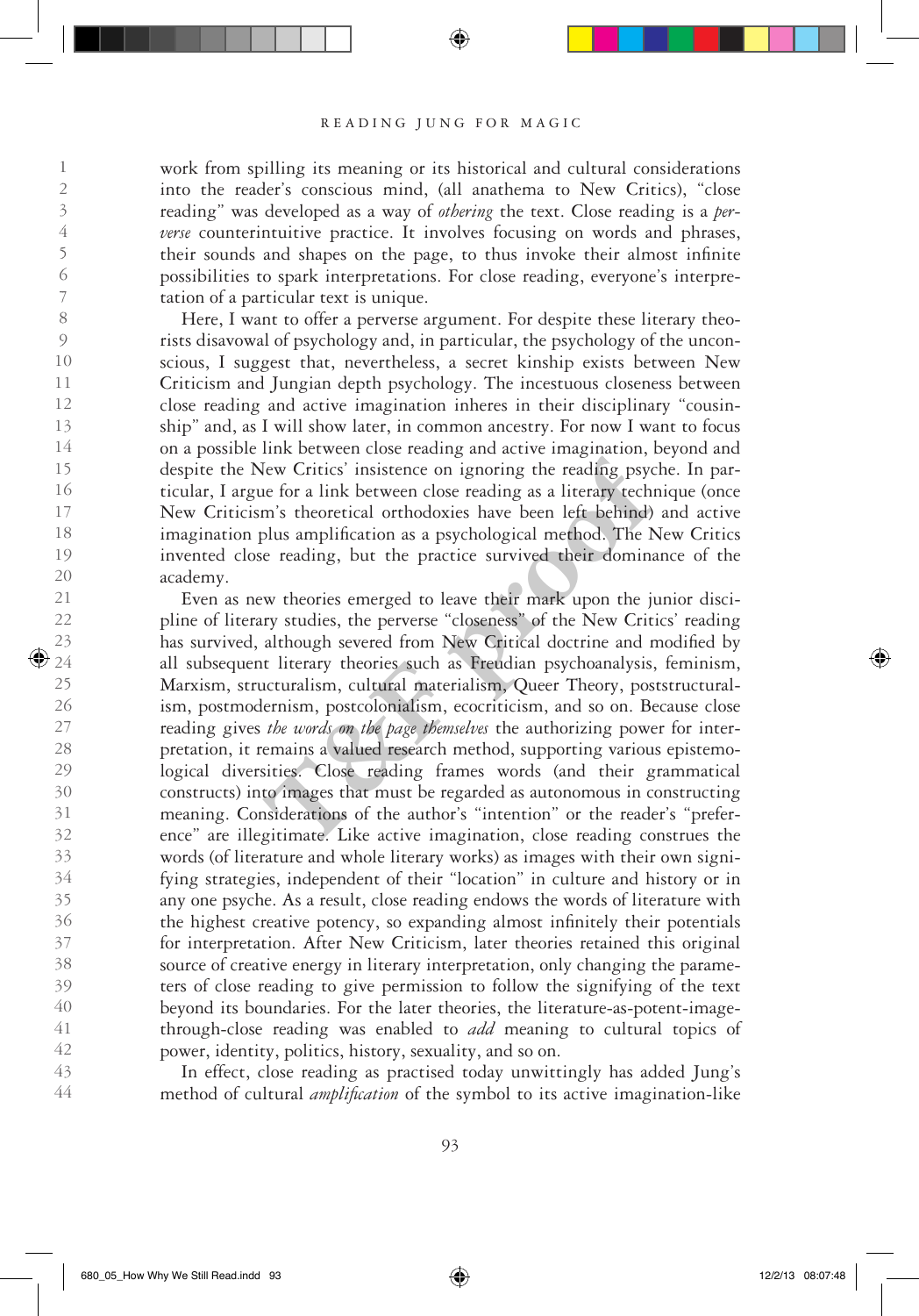generation of its *own*, or *othering* significance. I suggest that close reading has survived, at least in part, because of its underground kinship to active imagination: their *secret history in the psyche*. In turn, depth psychology may benefit from knowledge of the way literary scholars explore the hidden dark impulses that determine patterns of thought and action.

 For while the methodology of close reading represses a *conscious* role for the reading psyche, it actually draws upon the structural precepts of active imagination and the symbol as understood by Jung. In close reading, the literary work must be allowed to manifest *its own* imaginative powers. In contemporary literary studies, the term "symbol" has fallen out of favour, but the notion that literature is language that possesses multiple, hidden, or repressed directions for making meaning is inescapable. Like active imagination, students of literature are directed to put aside their conscious concerns and allow the text to speak through them, not just to them.

 Close reading (called *literary studies*) discourages personal associations to the text, while cultural and historical connotations are encouraged. What follows with close reading is the student's own written interpretation. This is a new synthesis, different for each person, and should be guided by the symbolic power of the text, not the ego of the reader. When active imagination (called *psychology*) adds "amplification" to the initial active imagination, allowing the words on the page, the *symbols*, to manifest their own power and energy, what follows is a new synthesis of psyche through the activity of images imbued with unconscious energy. As Jung ultimately emphasized, the ego is renewed by accepting the actions of images and interacting with them. *Amplification* is a form of interrelating with images that draws on historical and cultural paradigms to *ground* the ego as it becomes newly embodied in the collective by the grace of images. Antendent the mean of the transfer in the state of the figure of the mail state of the mean of the mean of the proof. In the mean of the state of the state in the mean of the state in the mean of the state in the mean of t

 I have been describing the basic technique of close reading as it evolved from the New Critics. Early on, other literary critics recognized that New Criticism itself derived from Romanticism, but it deliberately cast off those Romantic theories of mind, theories that, in turn, re-emerged in depth psychology. In 1952, the literary scholar R. S. Crane critically examined New Criticism, in general, and the work of Cleanth Brooks, in particular.<sup>10</sup> His essay focused on Brooks's debt to and divergence from the Romantic poet S. T. Coleridge. The latter was the author of *Biographia Literaria*,<sup>11</sup> a work of Romantic aesthetic theory that anticipated depth psychology.

 Crane found New Criticism wanting for its unwarranted diminishing of the category of imaginative writing into fictional literature only. To the Romantics, as to Coleridge, poetry implied a larger activity than simply the making of poems. Poetry is a *quality* of writing that emerges from the creative imagination, whether directed to scientific, philosophical, or literary ends. In fact, to me, Coleridge's view of the imagination is very close to that of Jung's, in seeing it as a creative power adding to the conscious will and ego's directed thinking.12 Coleridge argues: "The reason is that 'poetry'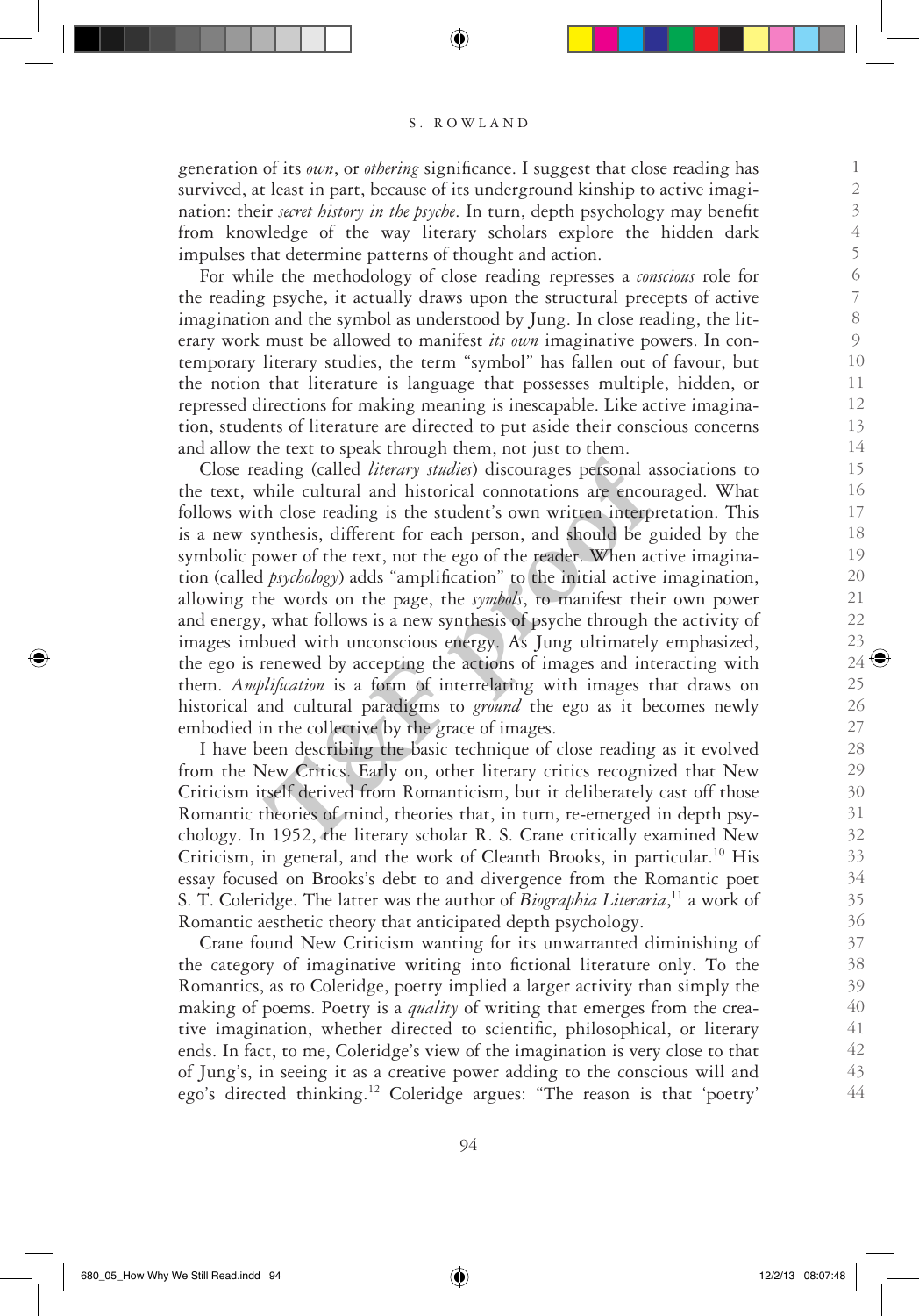comes into being, no matter what the medium, whenever the images, thoughts, and emotions of the mind are brought into unity by the sympathetic power of the secondary imagination."13

 For Coleridge, primary imagination is the creative energy of God: it makes the world; the "secondary imagination" corresponds to what Jung later calls the unconscious, for it is the creative force in humans that is not always accessible to the rational faculties. Crane points out that, for Coleridge, and by extension the Romantics, three kinds of knowing are needed for literary study: logic, grammar, and psychology.<sup>14</sup> These three are equal potentates in examining a literary work. Grammar thus invades psychology by way of rhetoric.15 By contrast, for Cleanth Brooks, and by extension the New Critics, only grammar is needed for literary criticism. Unable to locate an originating cause in the human psyche, they are reduced to positing the origins of imaginative literature in the properties of language.<sup>16</sup>

 $)$  $\overline{a}$  $\overline{a}$  $\frac{1}{2}$  $\mathfrak{t}$  $\frac{1}{2}$  $\frac{1}{2}$ 17 8  $)$  $)$  $\overline{a}$  $\overline{2}$  $\frac{2}{3}$  $\mathfrak{t}$ 5  $\tilde{1}$ 27 <sup>2</sup>  $)$  $)$  $\overline{a}$  $\overline{2}$  $\frac{3}{2}$  $\mathfrak{f}$ 5  $\tilde{1}$ 37 38  $)$  $)$  $\overline{a}$  $\overline{2}$  $\frac{1}{2}$  $\mathfrak{f}$ 

Here, New Criticism and Jungian psychology divide the heritage of literary and philosophical Romanticism. New Criticism founded close reading, but denied it an epistemology in the psyche conceived of as intrinsically imaginative. It did so because of its urge to separate "literature" from other kinds of writing. Arguably, this collective insistence can be traced to the founding anxiety of the "new" discipline of vernacular literary study. For how could scrutinizing imaginative works in their own language be justified as *knowledge*, epistemologically, if literature were not in some way a special category? Literature *has* to be elevated from the trivial, the journalistic, the contingent immanence of the everyday, into something sublime and transcendent of dependence upon time, place, or person. from the Patherson Contention of the matrix of the system of the system of the system of the Coloridge, primary imagination is the centric energy of Grol. it was the world, primary imagination is the centric energy of Grol

What was achieved, I suggest, by this thankfully short-lived denial of psyche in literary studies, was a concentration upon technique. Indeed, it was the *perversity* of the exclusion of the reading psyche from reading that led to the corresponding energy being applied to the words on the page. As a result, it bequeathed to subsequent theories of literary study the notion of developing a counterintuitive skill. Close reading is a skill, an art that has to be learned over time by consciously repressing parts of the ego and repressing conventional ideas about what pleasurable reading is *for*.

 Close reading does its (founding) disciplinary job of converting reading literature from an act primarily given to pleasure to a mode of exegesis. It is this achievement of expertise, skilfulness, and art that keeps the practice vibrant in literary studies today. I want to suggest that the development of this disciplined skilfulness has something to offer the idea of active imagination. In order to make my argument for a reciprocal exchange between literary studies and depth psychology, I need to go further back into their mutual lineage in the mythical and esoteric realms of hermeneutics and magic.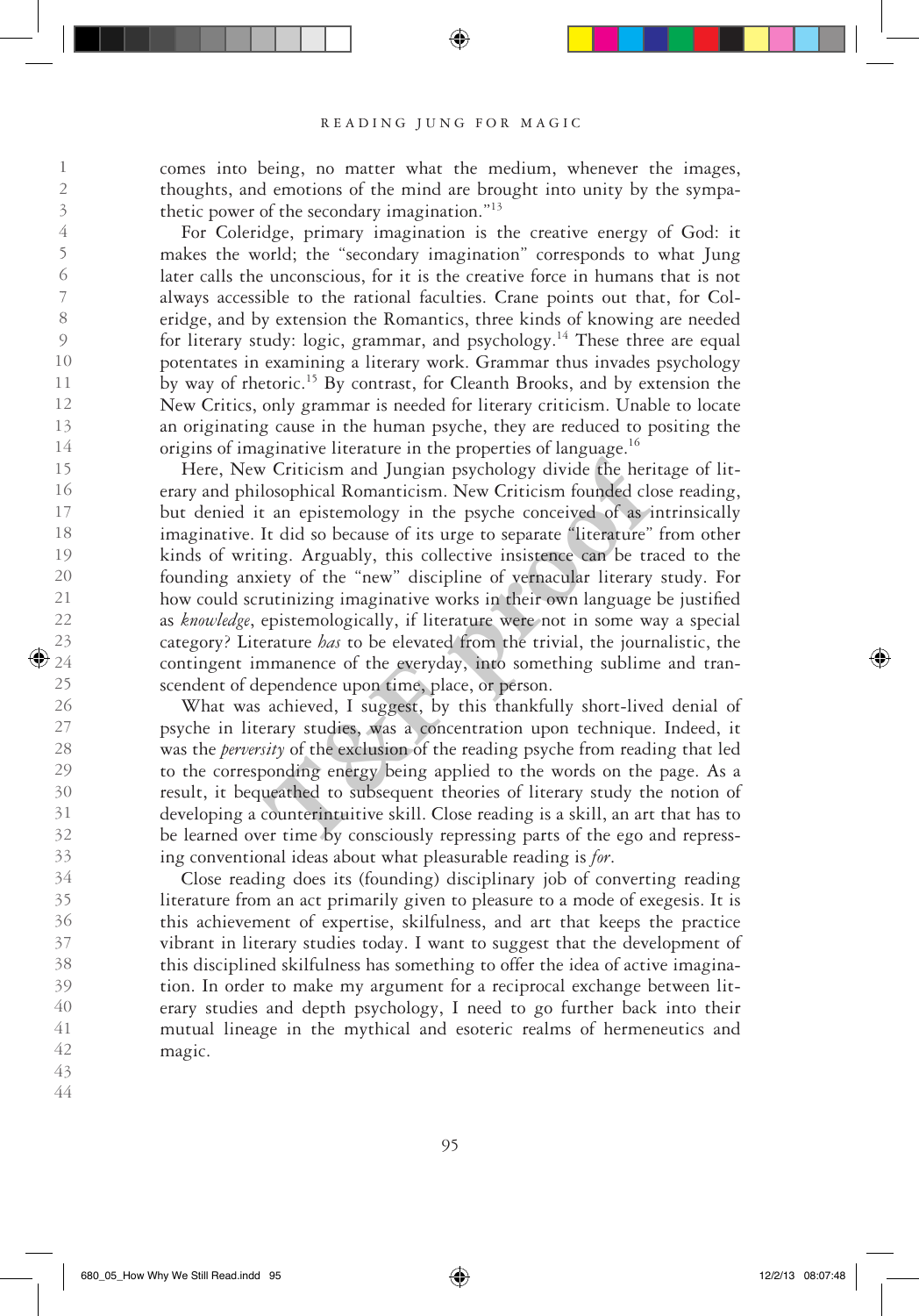#### **Hermeneutical problems, magical texts**

R. S. Crane notes that Coleridge's Romantic theory of mind was indebted to Plato in the notion of imitation. Just as Plato erected a dualist sense of the world through an ultimate reality of transcendent forms to be imperfectly imitated by humans, so Coleridge gave us a secondary imagination by which we might learn to imitate the primary creative imagination of  $God.17$ 

*Hermeneutics*, the art of creating meaning from texts, also contains a Platonic notion in its various citations of recollection. Plato described a process of "anamnesis", or learning about the unknown by recognizing it as or through the already known. This idea becomes a principle in hermeneutics, where meaning is constructed by placing the unknown within an already known context.<sup>18</sup> Another key element in the development of hermeneutics is the notion of the "hermeneutical circle", which, although having roots in Plato, was actually formulated by Friedrich Schleiermacher in the nineteenth century.19 Here textual apprehension moves from focus upon parts to realizing its context in the whole work, and vice versa. By erecting a circle of epistemological acts, such hermeneutical analysis enhances Plato's concept of recollection, placing the unknown in the text in the context of the known. R. S. Case to one can that coloring is Rowaring threes of ninital to its proposition is the still denoted a matter and its weak of the world denoted a matter and the most conting to transcend forms to be imperferely intera

 In his book, *Freud and Philosophy*, Paul Ricoeur significantly redefines hermeneutics by refocusing the practice on the interpretation of texts and by incorporating some depth psychology. It was Ricoeur who famously announced a "hermeneutics of suspicion" congruent with Freud's assertion that a dream *conceals* a wish. By contrast, he also announced a "hermeneutics of trust", closer to Jung's belief in treating an image as meaningful in itself, thus building meaning by amplifying it.<sup>20</sup>

 Already in Ricoeur, we see hermeneutics learning from depth psychology. Less recognized is New Criticism's debt to the hermeneutic circle, in close reading's tradition of placing the unknown in the context of the already known or recollected. Close reading in New Criticism depended on the literary text being regarded as an autonomous entity whose meaning could be gleaned by scrutinizing its parts minutely in the context of the entire work. Just as in the elaboration of the hermeneutic circle, close reading moved from parts to whole and from whole to parts, New Criticism's close reading had to stay within that circle for the boundary of the text was, indeed, "sacred" to it. Post-New Criticism's close reading freely expands the hermeneutic circle of interpretation beyond the text, and even into the psyche.

 Now I will look at what we might call "the psyche" before psychology and Romanticism – in Renaissance magical lore.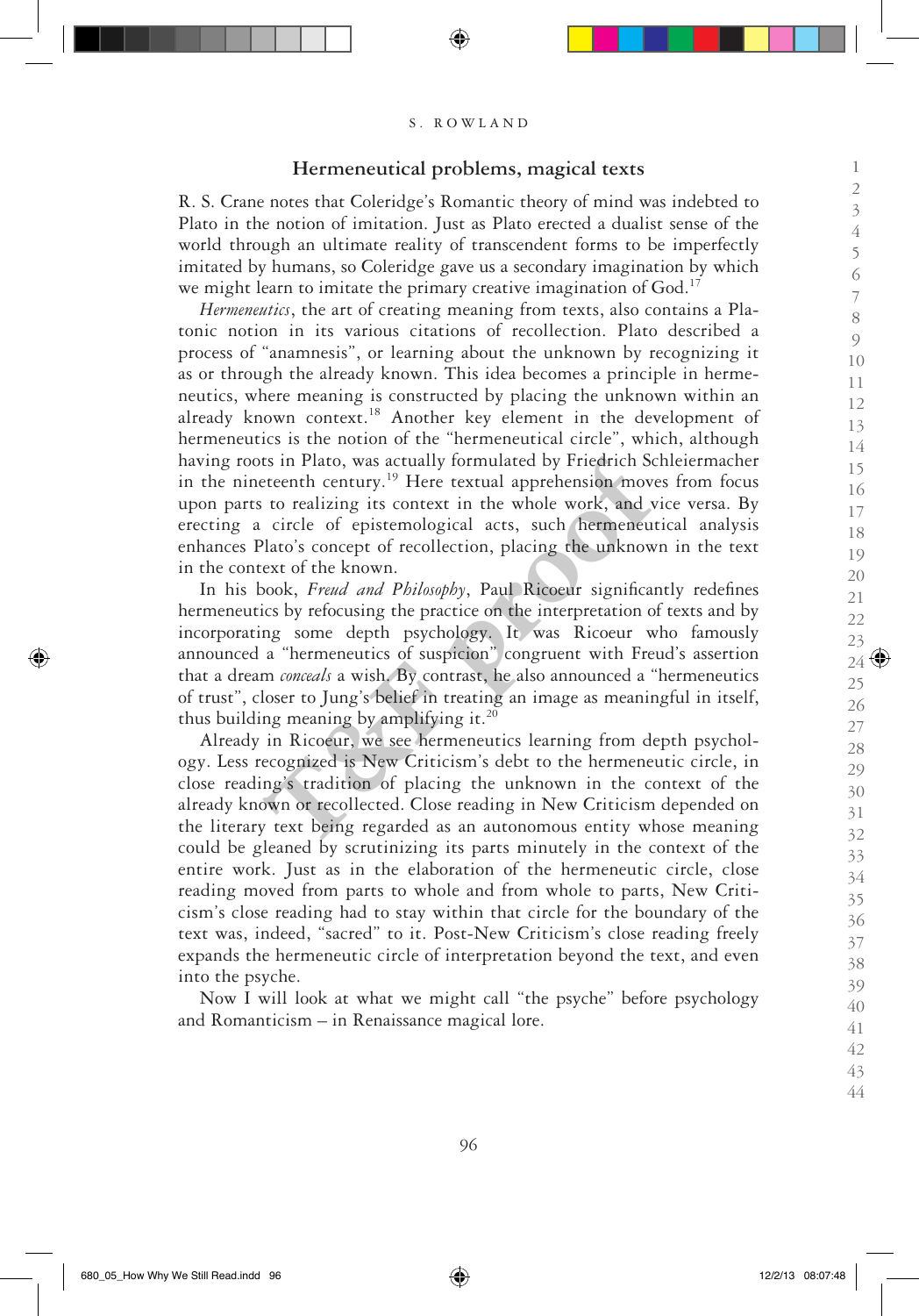### **Renaissance magic and alchemy: twentieth-century transformation and individuation**

In *Eros and Magic in the Renaissance*, Ioan P. Couliano draws on Freudian depth psychology to a greater degree than upon that of Jung in his study of those master magicians of the Renaissance, whose arts of darkness he likens to the hucksters who now bewitch the public with advertising and mass media manipulation.<sup>21</sup> He, therefore, applies Ricoeur's "hermeneutics of suspicion". While appreciating Couliano's moral distaste for those who manipulate people by exerting control over psychically potent symbols, I see other possibilities for his research on magic by applying a "hermeneutics of trust". The Renaissance treatment of psyche may reveal a magic potent enough to revise close reading with/and active imagination.

 Like hermeneutics, Couliano traces a lineage back to Plato's separation of true reality of ideal forms, dwelling in an imperceptible realm, from their imperfect shadows in the everyday. By the Renaissance, this dualist heritage had become what today we might recognize as a form of sophisticated psychology that viewed humans as possessed of a soul that was in essence *phantasmic*, neither of bodily substance nor destroyed by death. This phantasmic soul shared something of the inaccessibility of Plato's ultimate forms. The soul did not understand the body's language, which was dependent on the physical senses. The soul only comprehended a language made of phantasms – one that the body did not know. Only what was called the "intellect" had the capacity to perceive phantasmic language as well as the sensual. Again, we return to the problems of communicating the symbols because that is what the esoteric phantasmic language consists of.

As Couliano puts it:

Fundamentally all is reduced to a question of communication: body and soul speak two languages, which are not only different, even inconsistent, but also *inaudible* to each other. The inner sense alone is able to hear and comprehend them both, also having the role of translating one into the other. But considering the words of the soul's language are phantasms, everything that reaches it from the body – including distinct utterances – will have to be transposed into a phantasmic sequence. Besides – must it be emphasized? – the soul has absolute primacy over the body. It follows that the *phantasm has absolute primacy over the word*, that it precedes both utterance and understanding of the linguistic message. Whence two separate and distinct grammars, the first no less important than the second: a grammar of the spoken language and a grammar of phantasmic language. Stemming from the soul, itself phantasmic in essence, intellect alone enjoys the privilege of understanding the phantasmic grammar. $^{22}$ In Eros and Magneia relations and number of the probability of the state of the state of the state of the state of the state of the state of the state of the state of the state of the state of the Kenaisance, whose are to

 $\frac{1}{2}$  $\mathfrak{f}$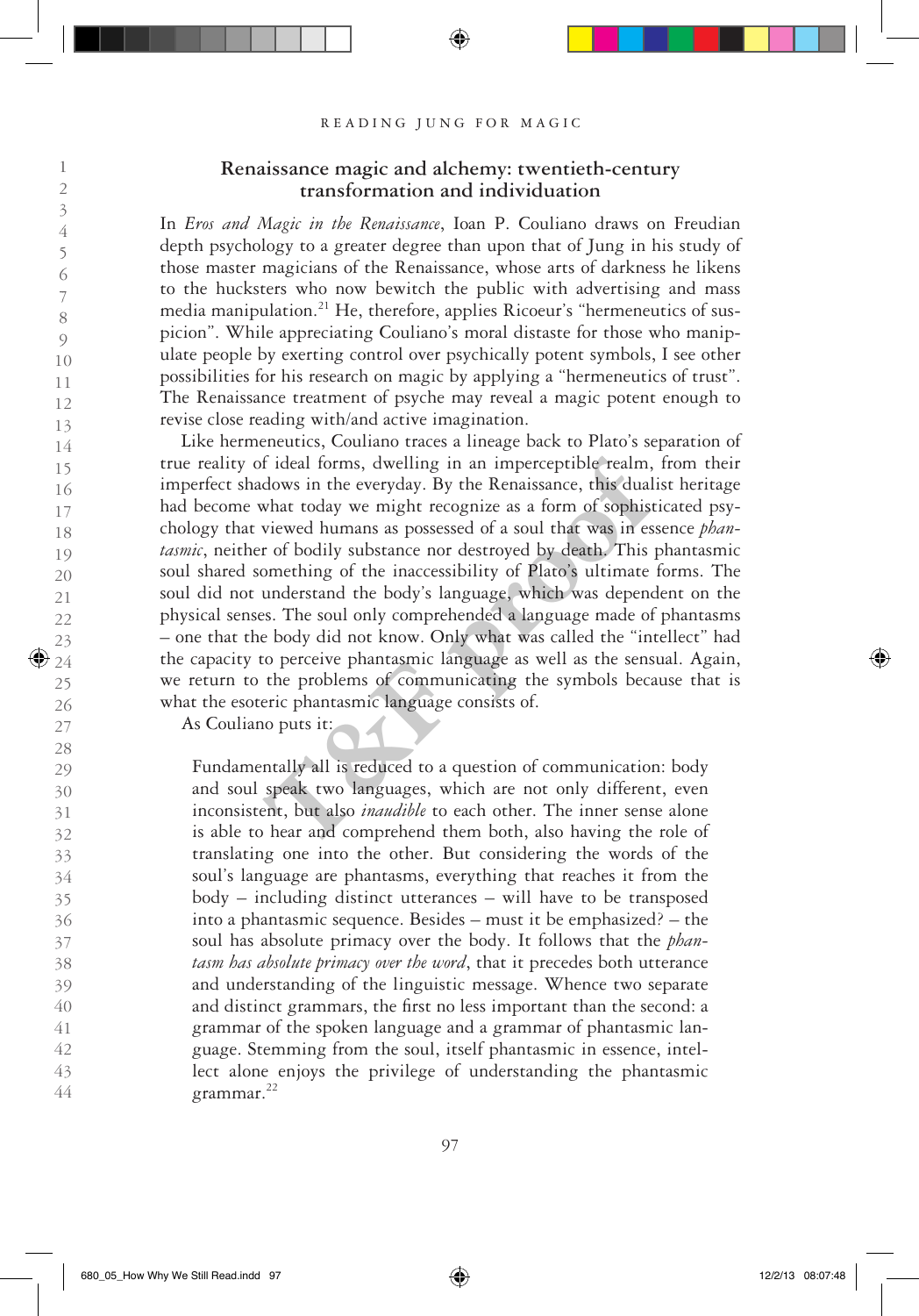Here, we can see why Jung was so attracted to Renaissance symbolic practices such as alchemy. For, in its intellect that stemmed from the soul and was phantasmic in essence is an ego deeply rooted in what Jung much later termed the Self. In seeking out the symbolic texts of alchemy, which predated the historical elevation of logical rationality, Jung sought to heal the modern psychic split by evoking a past with an "other" architecture of psychic being. Notably, in placing so much importance on alchemical texts, Jung implicitly structures active imagination as a kind of reading with the aim of transforming the psyche.

Significantly, here "intellect" is not the rational ego of post-Enlightenment reason. In Jung's view, this rational ego is fallible because it has been constructed through cultural discourses of reason that repress too much that is "other". Jung calls for this ego to remake its relation with the unconscious by converting a strategy of repression into one of relationship, thus transforming the libido (or affective life force) through an active and imaginative engagement with its symbols. This is "individuation", and a nice illustration of Jung preferring a hermeneutics of trust to that of suspicion (that "distances" the other).

 Couliano's explication of phantasms offers an understanding of the Renaissance alchemist's sense of working simultaneously in body, psyche, and material substance. In this era, the phantasm is a language that is also a material realm of being in which the soul can be manipulated by the intellect of a skilled practitioner. This "art" as it was called, encompassed what we now call science; for it also operated on, and from, the material world. For the Renaissance practitioner of the art of phantasmic manipulation, it was possible to mutate material substances and even to affect the world at a distance. In one sphere, this was "alchemy" (from the Egyptian *Khemia*, "land of black earth"), but in another, "magic". From Maximum continuous continuous continuous continuous continuous continuous continuous continuous continuous continuous continuous continuous continuous continuous continuous continuous continuous continuous continuous

 Central to the notion of phantasms and magic is the belief that there is no essential separation between an individual human, the material world, and the spiritual heavens. Phantasms offer the individual a soul that engenders an intellect, which is, after much study, capable of apprehending the soul and the spiritual realm. In this system, soul and intellect (ego-with-self, in Jung's vocabulary) also belong to a cosmic unity that is structured through and with the stars. Hence, the individual soul is caught up in a dynamic universe of subtle, part material, part spiritual potential entities. As Couliano explains:

[M]agic makes use of the continuity between the individual pneuma and the cosmic one ...

Reciprocity or the principle of inversion of action, is the guarantee that a process that takes place in the phantasmic mind and spirit of the individual will result in obtaining certain gifts the stars grant us by virtue of the consubstantiality and intimate relationships existing between us and them.<sup>23</sup>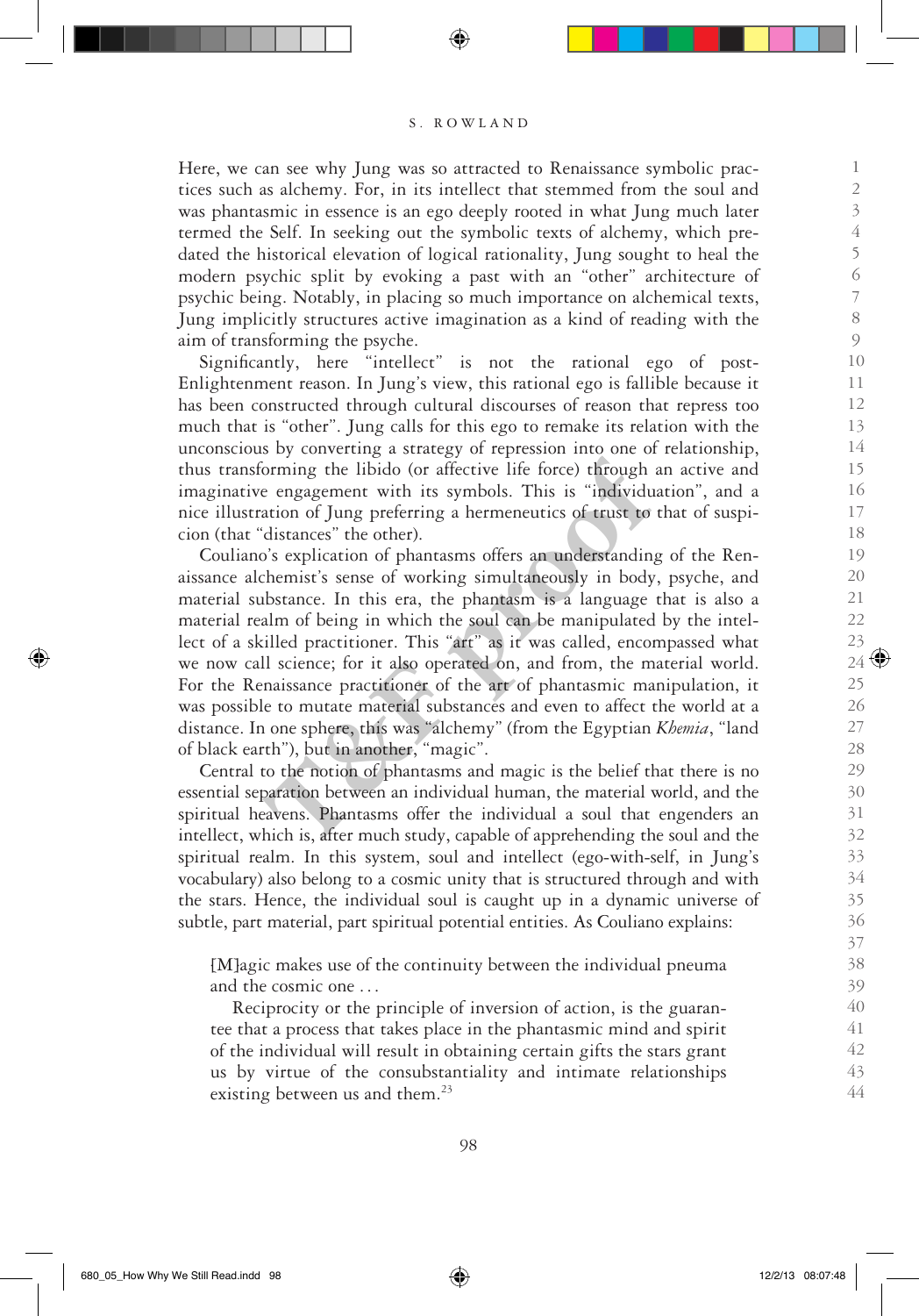That Jung had a very real sense of this aspect of Renaissance alchemy is shown by his depiction of the "subtle body", which is, in fact, the dimension of psychic and material phantasms.

The singular expression "astrum" (star) is a Paracelsan term, which in this context means something like "quintessence". Imagination is therefore a concentrated extract of the life forces, both physical and psychic.... But, just because of this intermingling of the physical and the psychic, it always remains an obscure point whether the ultimate transformations in the alchemical process are to be sought more in the material or more in the spiritual realm. Actually, however, the question is wrongly put: there was no "either–or" for that age, but there did exist an intermediate realm between mind and matter, i.e. a psychic realm of subtle bodies whose characteristic it is to manifest themselves in a mental as well as material form.<sup>24</sup>

Fascinatingly, here Jung calls "imagination" what Couliano terms "Renaissance intellect". Today, depth psychology would recognize Jung's "imagination" here and Couliano's "intellect" as that desired result from the ego's individuation into the numinous unconscious, that is, an individuated ego/ self. Not only is this an era in which there is no secure division between the sciences and imaginative arts, but also there is little sense of psychic differentiation between these activities.

Taking his *Collected Works* as a whole, Jung remains ever wary of the shocking departure of endorsing magic. Much of his depiction of alchemy relies upon the post-Cartesian division of self as intrinsically separate from the world. In particular, Jung bases his conceptual scheme on his historically inherited dualism of conscious versus unconscious, with terms like ego, archetype, anima, animus, and shadow belonging on either side of the divide. Yet, at the heart of his project are processes that signify a momentous *undoing* of dualism within the psyche and between the psyche and material world, such as individuation. *Projection*, at least here, is Jung's retention of epistemological respectability, in suggesting that, for the Renaissance alchemists, the psyche was projected into matter. solve the singular particular on the singular still and the singular particular in the singular contents of the singular particular in the contents of the singular particular in the contents of the singular original in the

 It is in Jung's later work on synchronicity that we find his more authentic alchemical and, I suggest, magical sensibility. In synchronicity, mind and matter reveal themselves as intimately related. Jung describes as synchronous, phenomena in which a psychic event and a material one reveal a meaningful, not causal, connection.<sup>25</sup> For example, I dream of a long-lost relative, whose e-mail then arrives, and I note with surprise that it was typed *while I was dreaming of her*. To Jung, synchronicity is a phenomenon that reveals the possibility of a universe similar to the one invoked by the Renaissance alchemists and magicians, as well as by modern quantum physicists.

 $\mathfrak{f}$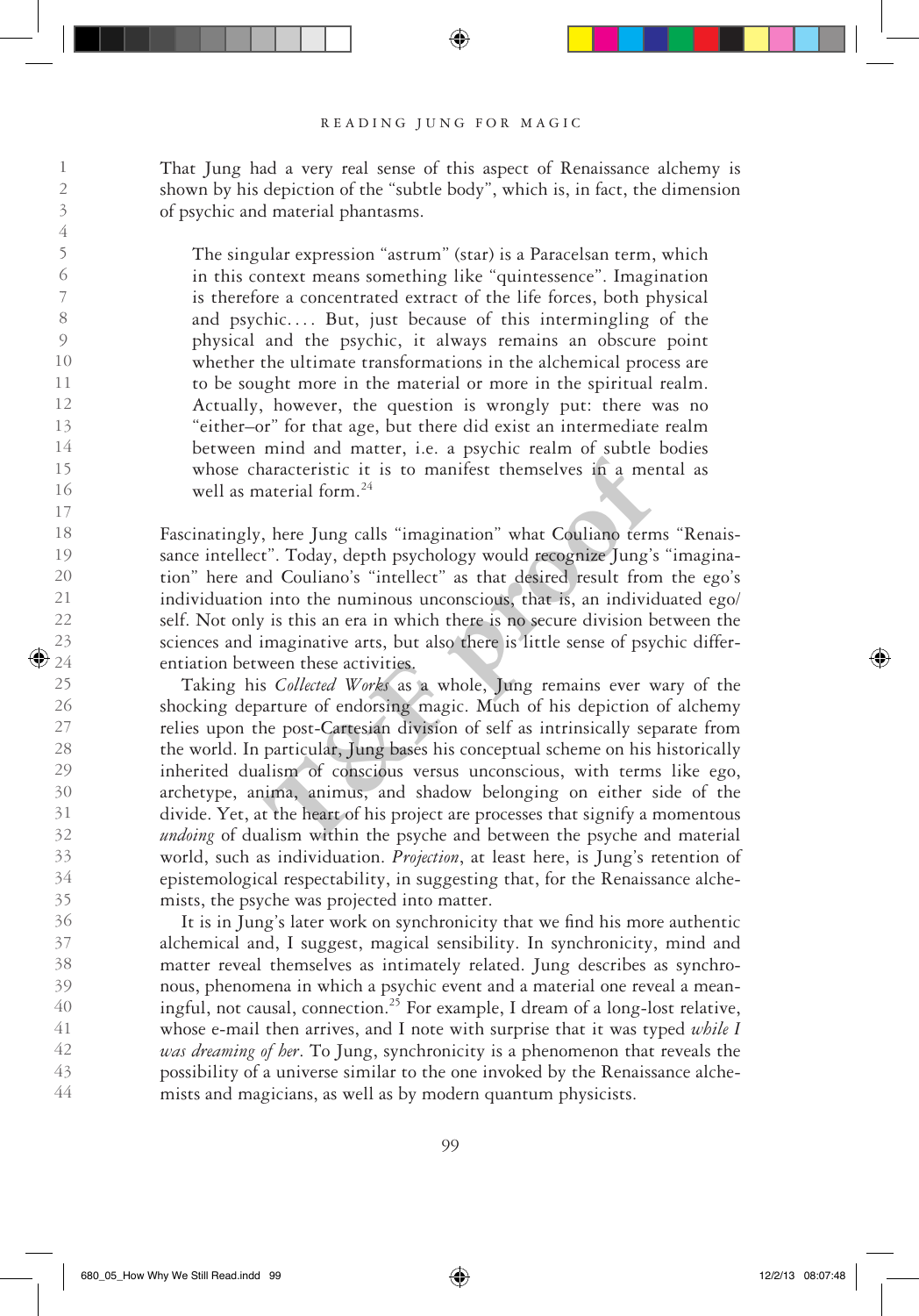Perhaps it was Jung's very proper moral reservations that preserved the difference between his work on synchronicity and Renaissance magic. Synchronicity is a revelation of a property of reality, whereas both alchemy and magic were *arts*, thus deliberate attempts to manipulate actual conditions. Jung aligns his psychology with Renaissance alchemy by the linking hypothesis that its unconscious goal was the personal development of the alchemist, projected onto matter, hence constituting a pre-psychological form of individuation. Provided alchemy shows the possible individuation of an individual psyche, it is safe from the moral dubiousness of magical attempts to intervene in the physical world. Couliano, operating from a hermeneutics of suspicion, is explicit about what he calls Eros and magic as manipulative practices against unknowing populations. Today we possess and are possessed by "magicians" who manipulate, even sculpt, our embodied psyches in the magical symbolic images of the media. diversion is a specifical system of the system of the system of the system of the system of the system of the system of the system of the system of the system of the system of the system of the system of the system of the

Preferring a hermeneutics of trust, Jung does not explicitly consider the proximity of individuation to magic. However, I argue that active imagination, another process by which a dualistic psyche surmounts its dichotomy, is potentially friendly to a magic that comes by way of literary study's close reading. Indeed, Jung's sense of individuation as "transformation" begins to look like what the Renaissance called magic.

## **Close reading and magic: making active imagination an art**

Nothing could be further from the intentions of the devisers of "close reading" than the rediscovery of Renaissance magic. Denying psyche's creativity in the reading process, New Critics repressed all the esoteric possibilities of the hermeneutical circle to that of language regarded as a disembodied system. And yet the stripping of psyche from language created the essential psychic perversity embedded in close reading. Subjecting the reader to an impersonal system dissolves psychic identity. Close reading is a defeat of the ego or it is *not close enough*.

 At this point, it is time to rethink one of Jung's dualisms: his binary division of literature, and by extension art, into two categories. In "Psychology and Literature",<sup>26</sup> he divides literary works into two psychological categories. One is confusingly called "psychological" and refers to literature in which the unconscious psyche has been fully processed into the work. Psychological literature knows its own world and builds it out of signs: images that denote a stable conscious meaning. Standing opposite is "visionary literature", saturated by the raw symbols of the collective unconscious. Less noticed than this stark division is Jung's acknowledgement that literature may change categories over time. A work of art may be *read* as visionary in one era, psychological in another, and vice versa. This leaking of categorization into *the circumstances of reading* has inspired me to propose a revision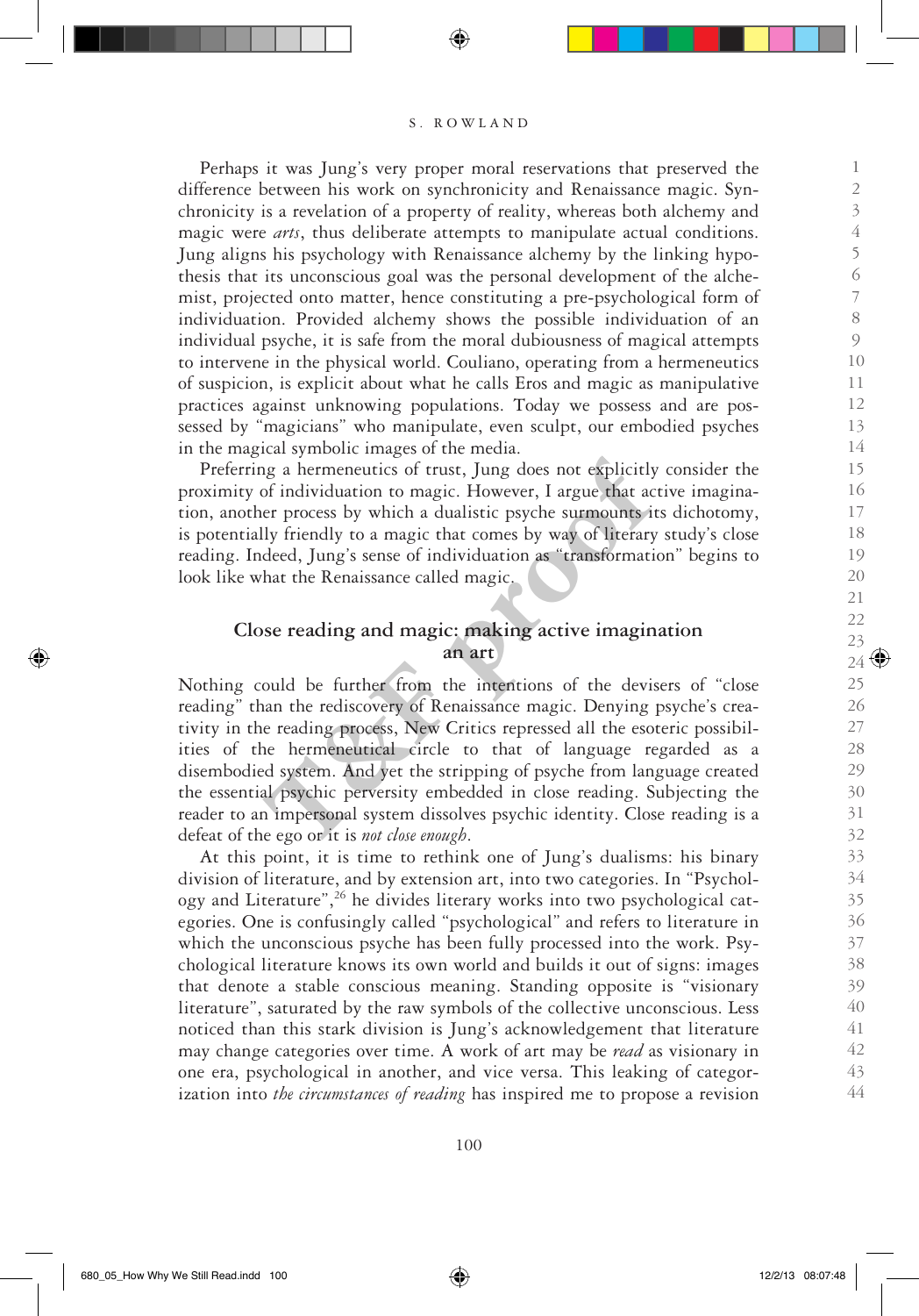of Jung's psychological and visionary reading into *modes of reading* that could be applied to any work of art, not just literature, of any time.<sup>27</sup>

*Psychological reading*, then, reads art for its conscious intervention into psyche and world. It reads for known signs of the collective consciousness. *Visionary reading* reads for symbols that point to the unknown, not yet known, or unknowable. To read in a visionary manner is to read in the service of the collective unconscious, or soul. Of course, these two types of reading are epistemological strategies that both preserve and defeat a dualistic notion of psyche and world. Psychological reading adheres to faith in consciousness as separable from unconsciousness, if not wholly distinct from it. Visionary reading is a process by which an ego that considers itself as separate from the unconscious is, through reading its symbols, integrated into it.

 Furthermore, visionary reading cannot retain a psyche distinct from body or nonhuman nature. For visionary reading describes a practice of working with symbols in art that are simultaneously *known* in the body – and through the body to the nonhuman – and that signify cosmos. Here, I must insist that visionary reading requires the practice of close reading in order to be *visionary*. It is close reading in the visionary mode that deconstructs the ego as a disembodied island of rationality. Uncanny is the similar argument: that active imagination also deconstructs ego as a disembodied island of rationality. Vital to my argument is close reading as an *acquired skill*. As taught in literary studies, close reading requires little in the way of natural aptitude. Anyone with a normal attention span can learn to do close reading, to let the words of the text become alive and guide the reading psyche, rather than vice versa, yet it is a skill that usually takes years of study and practice. 68 Payles *nothing* the form of the most term of the most term of the most term of the most term of the most term of the most term of the most term of the most of the collective consciousness.<br>
Yethioney models relat for k

 Overarching the notion of learning skills is the great theme of evolution in both natural and cultural terms. In particular, evolution has generated a new ecological complexity science, arguing that creativity and skilfulness are not limited to human beings. What might reading for magic mean if signifying and creative enmeshment mean embracing the whole planet?

## **Magic through complexity science: symbols as nature speaking**

To further consider the connections among psyche, nature, evolution, and magic, I will draw upon two emerging fields of study: *complex adaptive systems* (as they are changing the study of ecology) and *biosemiotics.* The latter term refers to new research in biology that counters centuries of assumptions about "dumb" nature, by proposing that the biosphere communicates on a basic cellular level both within and across species. Nature has systems of signification that are "read" intelligently by plant and animal organisms. This remarkable field of study enhances what used to be called *chaos theory* and is now called *complexity evolution* – the notion that evolution proceeds not by

 $\mathfrak{f}$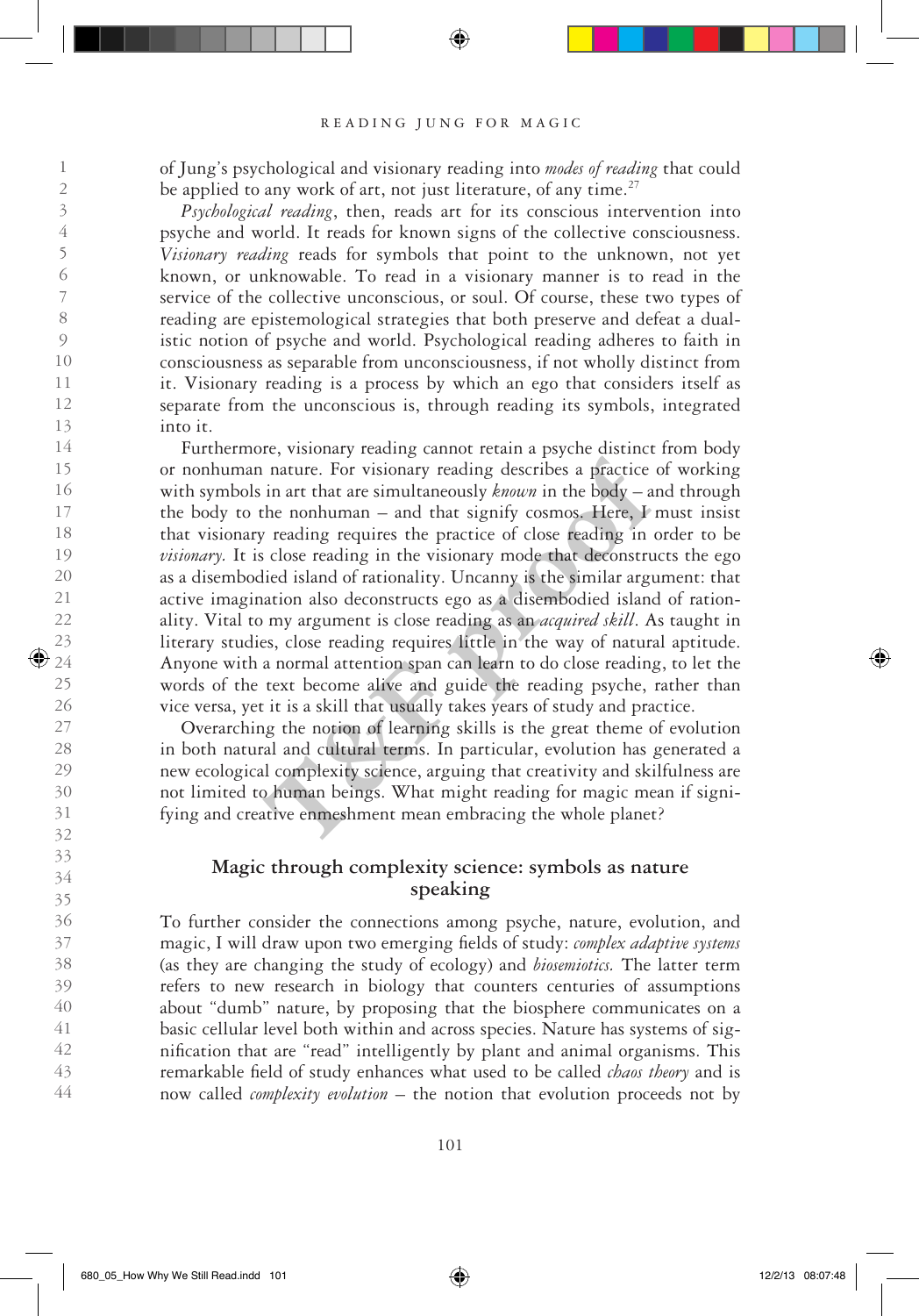competition among individual species but by the interaction of incredibly complex environments. So-called complex adaptive systems behave "intelligently" in generating their own complex responses to environments, and their version of creativity even extends to mapping processes between groups in human societies. Biosemiotics may reveal *how* complex adaptive systems in nonhuman locations creatively coevolve, and both offer models for exploring what Jung calls *synchronicity.*

 For Jung's notion of synchronicity implies an ordering in nature that is accessible to the human psyche. A parallel perspective is to be found in literary scholar Wendy Wheeler's *The Whole Creature*. <sup>28</sup> Looking for a continuity between nature's fecundity and what is defined as creativity in humans, Wheeler draws on notions of tacit bodily knowledge, such as craft skills, to resituate the body in nature as an organ of knowing indivisible from the psyche. Wheeler argues that art and culture advance through intuited embodied knowledge. It is through the incarnated creative unconscious that the "new" happens. Tacit bodily knowledge implies a complexity greater than can be comprehended at the time. This complexity is not confined to cultural change; complexity is now regarded as key to evolution in nature. For the means the state of the state of the state of the state of the state of the state of the state of the state of the state of the state of the state of the state of the state of the state of the state of the state of

Here is an important development in the theory of evolution after Darwin. Evolved nature is not so much a result of competition among species. Rather, nature changes through ever more complexly interpenetrating environments.

Complex systems evolve via the emergence of strata of increasing complexity. Biological evolution proceeds in this fashion, as, we have now seen, does human culture and human knowledge. Human discovery and invention – human creativity – proceeds via tacit knowledge and our sense that we are in contact with a complex reality of which there is more to be known. 29

What Wheeler does not say is how far Jung, particularly with reference to synchronicity, anticipates her fruitful gatherings from the field of "biosemiotics".

Jung's unconscious psyche, like Wheeler's, is also embodied. His "synchronous events" are apprehended through/as tacit knowledge in the body. Effectively, he too embraces the creativity of nature through tacit *significance*  into culture. Biosemiosis offers another model for looking at the natural phenomena Jung describes as examples of synchronicity, another way of viewing the links between language and nature. Effectively, Jung embraces the idea of the creativity of nature. Biosemiosis is a parallel way of describing nonhuman nature as animate, as *communicating* with humans in the reciprocal formation of symbols in culture.

We are back to the issue of the communicability of the symbol, now seeing it as possible on a truly cosmic scale. Symbols, as Jung described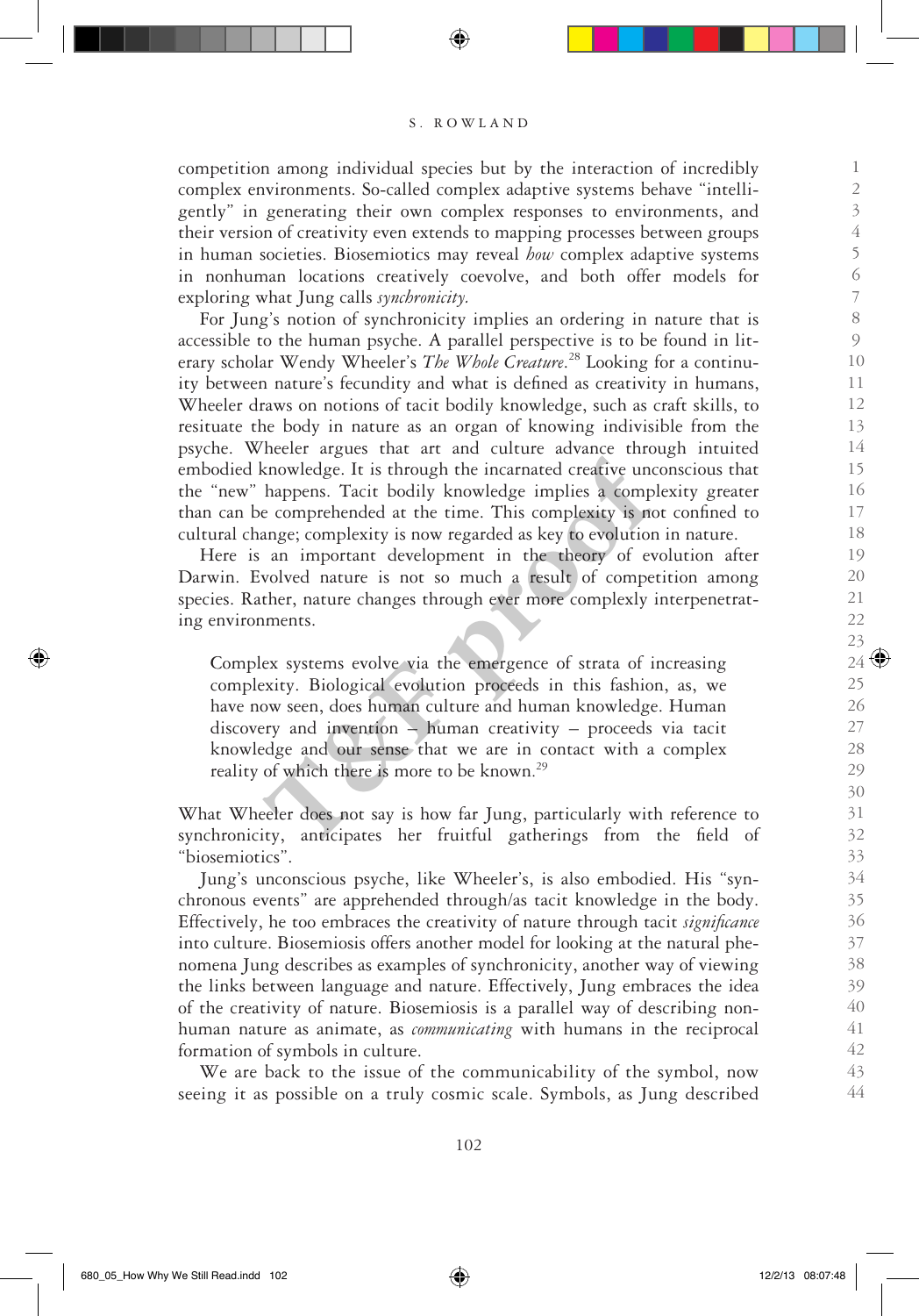them, are archetypal images rooted in the human body, and through its tacit knowledge, in the nonhuman. Nature is a web of co-evolving complex adaptive systems of which the human embodied psyche is one system, creatively interacting with nonhuman nature. Symbols may arise from biosemiosis when human cultures are rooted in a *reciprocal communication* with the nonhuman. Jung called these occurrences *synchronous.* It is a small step to move from *reciprocal communication* to *reciprocal influence*, or magic.

#### **Active imagination and close reading as skilful magic: the mythological frame**

I propose that close reading is the practice of magic when it involves symbolic images. When not confined to writing in words, we could term such close reading "active imagination", for encouraging the image to reveal its potential being in the soul spontaneously. Active imagination then overcomes its origin in one of Jung's dualist paradigms of dividing psyche into ego and other. It does so by welcoming the soul matter into the image as a symbol that actively unites the psyche.

 My suggestion in this essay is that we allow a reciprocal *influence* or magic between literary studies' close reading and depth psychology's active imagination. The *grounds* for this cross-disciplinary fertilization come from the Complex Adaptive System's theory of the embodied psyche, the mutual inheritance of these disciplines in Plato, hermeneutics, and Renaissance magic. For example, Jungian Helene Shulman, in *Living at the Edge of Chaos*, 30 considers the collective unconscious as a Complex Adaptive System that offers human co-evolution with the natural environment. Because Jung's unconscious is rooted in the body, but not limited to it, the psyche in all its unmappable complexity is the meeting place of human and other that teems with fertility and productivity. Moreover, behind all these epistemologies of psychology, philosophy, and magic, I suggest, is the founding role of the two entwined creation myths that have shaped the modern Western psyche. From Showtholgo, the method the showth the human-scale based of the still respect to the method in the still respect to the method in the still respect to the still respect to the method in the still respect to the method

Borrowing heavily from Ann Baring and Jules Cashford's *The Myth of the Goddess*, <sup>31</sup> I have inferred that depth psychology, and Jung's project in particular, is one among many attempts to re-orient modernity through its great myths of consciousness.<sup>32</sup> Dominant in the West, via Christianity, has been a sky father myth based on separation and differentiation from the other that reinforced Platonic dualism and structured consciousness as masculine. Repressed for centuries has been a myth deriving from premonotheistic animism, with the earth seen as a divine mother. Earth mother consciousness lies in the *grounding* of consciousness and spirituality through connection, body, the unconscious, sexuality, and an animistic relation to nature.

 $\frac{1}{2}$  $\mathfrak{f}$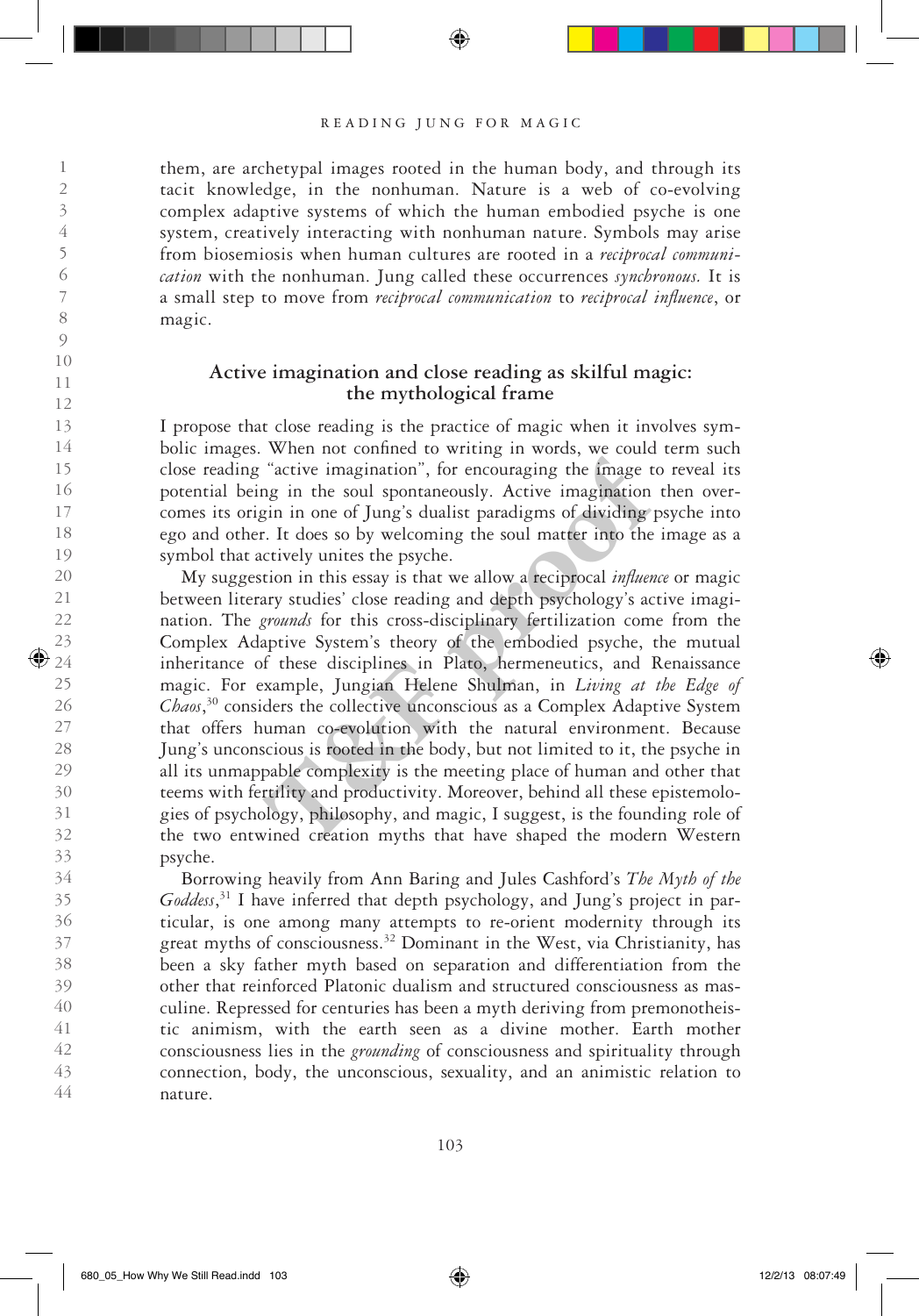In this version, myths operate as grand narratives in making paradigms for knowledge. "Magic" in this context is a practice of the repressed myth of earth mother consciousness. Such a perspective uncovers major trends in late modernity to revive "her". Depth psychology brings "her" back as the pre-Oedipal (m)other, with Jung's creative androgynous unconscious as source. Jung also cites/sites her as Eros and synchronicity. Beyond psychology, earth mother consciousness arises in the very theory of evolution (earth generates all life and consciousness) and particularly intensifies with the development of biosemiotics and its theory of nature evolving through creative complexity.

With such epistemological support to a mythic heritage, I propose that both active imagination and close reading might undergo a creative coevolution, within and between psychology and literary studies, when brought together in the context of a Complex Adaptive System (such as this chapter) and together move toward restructuring our consciousness*.* Put simply, as the skilful practice of close reading enters the threshold realm of active imagination, it becomes an *art of psychic complexity evolution.* Close reading becomes active imagination through the reciprocity of human and nonhuman nature in embodied symbols. Similarly, active imagination can take on close reading's habits of disciplined skilfulness.

Thus, active imagination becomes an *art to be learned and practised* in the service of soul as connected to cosmos. Both practices are magic because they constitute active interventions into the creativity of nature, human, and nonhuman. Because both are skills practised until they become arts, close reading and active imagination, now indistinguishable from each other, are activities of what the Renaissance called the intellect – not the ego, but egounited-with-soul by training and practice in imaginative creativity. To be precise, then, close reading and active imagination are magic because the division between ego and unconscious has been eroded through the art. Practising this magic remakes who we are, as children of a creative earth.

 I began this essay with my long attachment to reading Jung as a quest for knowing, not a map of it. In amplifying, actively imagining, and close reading Jung's concept of "active imagination", I have been on a quest for that which is not amenable to disciplinary endeavour through the academic disciplines of psychology and literary studies. Perhaps it is a quest to evoke what Jung indicated when he suggested that analytical psychology was one way of knowing in a long history of symbolic arts, a way also susceptible to change when historical conditions require. In so positioning his work, Jung suggests *how* one might read him – as an invocation to the other – and *why*, that we might continue the pursuit of creativity in (our) nature to find a magic by which to live. nexthereive the specific the specific the specific the specific theories of the specific the specific theories that is a proof that is a proof that is a proof that is a distribution of the specific the specific the specifi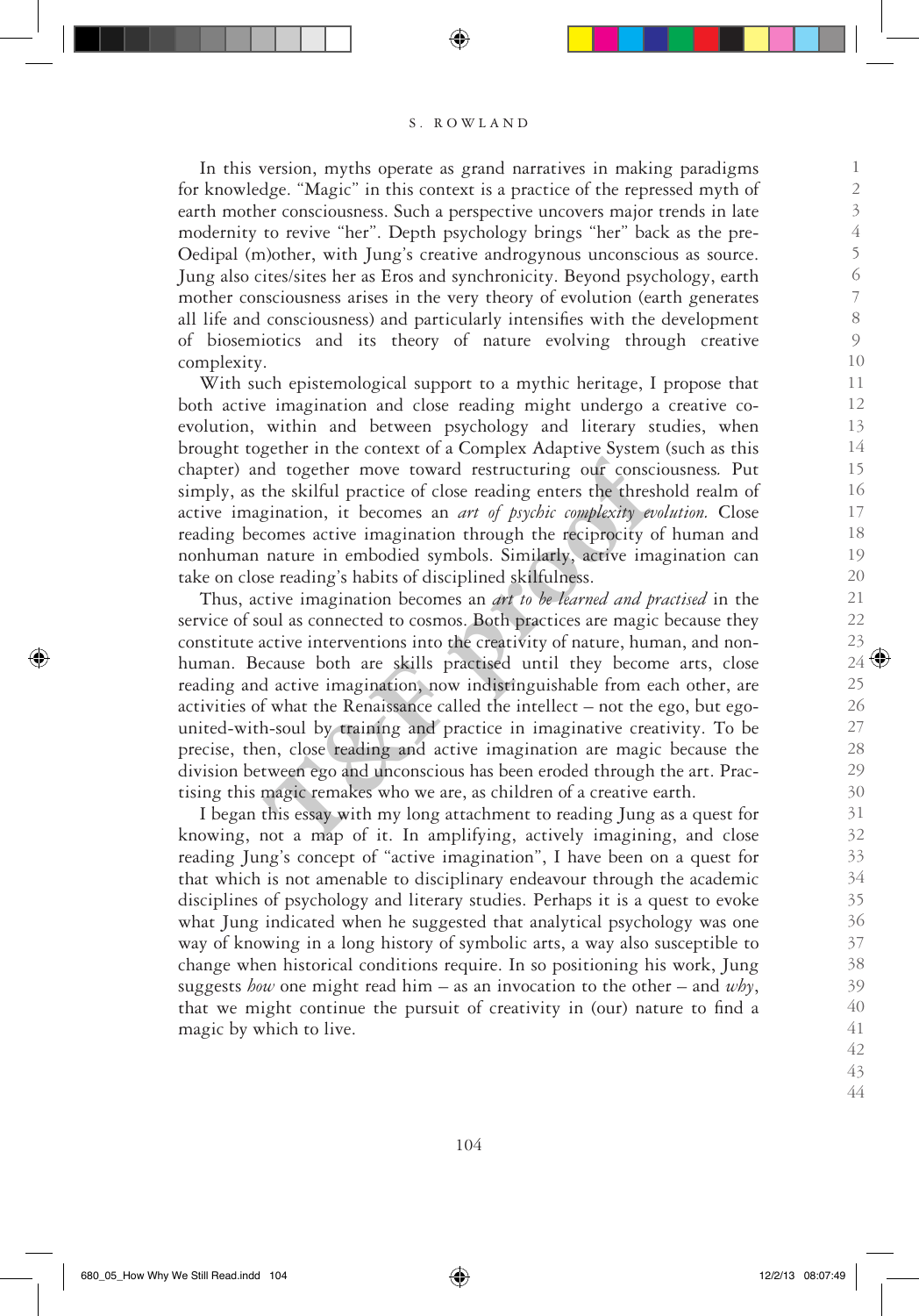#### **Notes**

- 1 T. Eagleton, *Literary Theory: An Introduction*, Oxford, Blackwell, 1983.
- 2 G. Snyder, "Language goes two ways", in L. Coupe (ed.), *The Green Studies Reader: From Romanticism to Ecocriticism*, London and New York, Routledge, 2000, pp. 127–31.
- 3 R. G. Woodman, *Sanity, Madness, Transformation: The Psyche in Romanticism*, Toronto, University of Toronto Press, 2005.
- 4 Ibid., 11; C. G. Jung, *The Archetypes and the Collective Unconscious*, in *The Collected Works of C. G. Jung* (hereafter *CW*), vol. 9i, Princeton, NJ, Princeton University Press, 1968, ¶150.
- 5 Woodman, *Sanity, Madness, Transformation*, p. 104.
- 6 Ibid., p. 15.

 $)$  $\overline{a}$  $\overline{a}$  $\frac{1}{2}$  $\mathfrak{t}$  $\frac{1}{2}$  $\frac{1}{2}$ 17  $\overline{\mathbf{S}}$  $)$  $)$  $\overline{a}$  $\overline{2}$  $\frac{2}{3}$  $\mathfrak{g}$ 5  $\tilde{1}$ 27 <sup>2</sup>  $)$  $)$  $\overline{a}$  $\overline{2}$  $\frac{3}{2}$  $\mathfrak{f}$ 5  $\tilde{1}$ 37 38  $)$  $)$  $\overline{a}$  $\overline{2}$  $\frac{1}{2}$  $\mathfrak{f}$ 

- 7 C. G. Jung, "General aspects of dream psychology", in *The Structure and Dynamics of the Psyche*, *CW* 8, Princeton, NJ, Princeton University Press, 1952, ¶400.
- 8 C. G. Jung, "The Tavistock Lectures", in *CW* 18, Princeton, NJ, Princeton University Press, 1968, ¶397; quoted in J. Chodorow, *Jung on Active Imagination*, Princeton, NJ, Princeton University Press, 1997, p. 145.
- 9 Eagleton, *Literary Theory.*
- 10 R. S. Crane (ed.), *Critics and Criticism: Ancient and Modern*, Chicago, University of Chicago Press, 1952.
- 11 S. T. Coleridge, *Biographia Literaria, or, Biographical Sketches of My Life and Opinions*, London, William Pickering, 1847.
- 12 Crane, *Critics and Criticism*, p. 89.
- 13 Ibid., p. 87; Coleridge quoted in Crane.
- 14 Ibid., p. 93.
- 15 Josephine Evetts-Secker superbly explores psychology's coopting by grammar in *At Home in the Language of the Soul: Exploring Jungian Discourse and Psyche's Grammar of Transformation*, New Orleans, Spring Journal and Books, 2012. In my own book, *Jung as a Writer*, I explore Jung's counterattack on grammatical pressures in psychology, his "trickster" writing. S. Rowland, *Jung as a Writer*, New York and London, Routledge, 2005. 1 T. Lagtera, Lawrentz Christian Christian Christian Christian Christian Christian Christian Christian Christian Christian Christian Christian Christian Christian Christian Christian Christian Christian Christian Christia
	- 16 Crane, *Critics and Criticism*, p. 92.
	- 17 Ibid., p. 85.
	- 18 S. Gallagher, *Hermeneutics and Education*, SUNY Series in Contemporary Continental Philosophy, Albany, State University of New York Press, 1992.
	- 19 R. E. Palmer, *Hermeneutics: Interpretation Theory in Schleiermacher, Dilthey, Heidegger, and Gadamer*, Evanston, IL, Northwestern University Press, 1969.
	- 20 P. Ricoeur, *Freud and Philosophy: An Essay on Interpretation* (The Terry Lectures), New Haven, CT, Yale University Press, 1970.
	- 21 I. P. Couliano, *Eros and Magic in the Renaissance*, Chicago, University of Chicago Press, 1987.
	- 22 Ibid., pp. 5–6.
	- 23 Ibid., pp. 23, 27
	- 24 C. G. Jung, "The philosophical tree", in *Psychology and Alchemy*, *CW* 12, trans. R. F. C. Hull, ed. Sir Herbert Read, Dr Michael Fordham, and Dr Gerhard Adler, London, Routledge, and Princeton, NJ, Princeton University Press, 1968, ¶394.
	- 25 Jung, "General aspects of dream psychology", ¶864.
	- 26 C. G. Jung, "Psychology and literature", in *The Spirit in Man, Art, and Literature*, *CW* 15, trans. R. F. C. Hull, ed. Sir Herbert Read, Dr Michael Fordham, and Dr Gerhard Adler, London, Routledge, and Princeton, NJ, Princeton University Press, 1930/1950; *Modern Man in Search of a Soul*, London and New York, Routledge, 1933/2001.
	- 27 S. Rowland, *C. G Jung in the Humanities*, New Orleans, Spring Journal and Books, 2010.
	- 28 W. Wheeler, *The Whole Creature: Complexity, Biosemiotics and the Evolution of Culture*, London, Lawrence & Wishart, 2006.